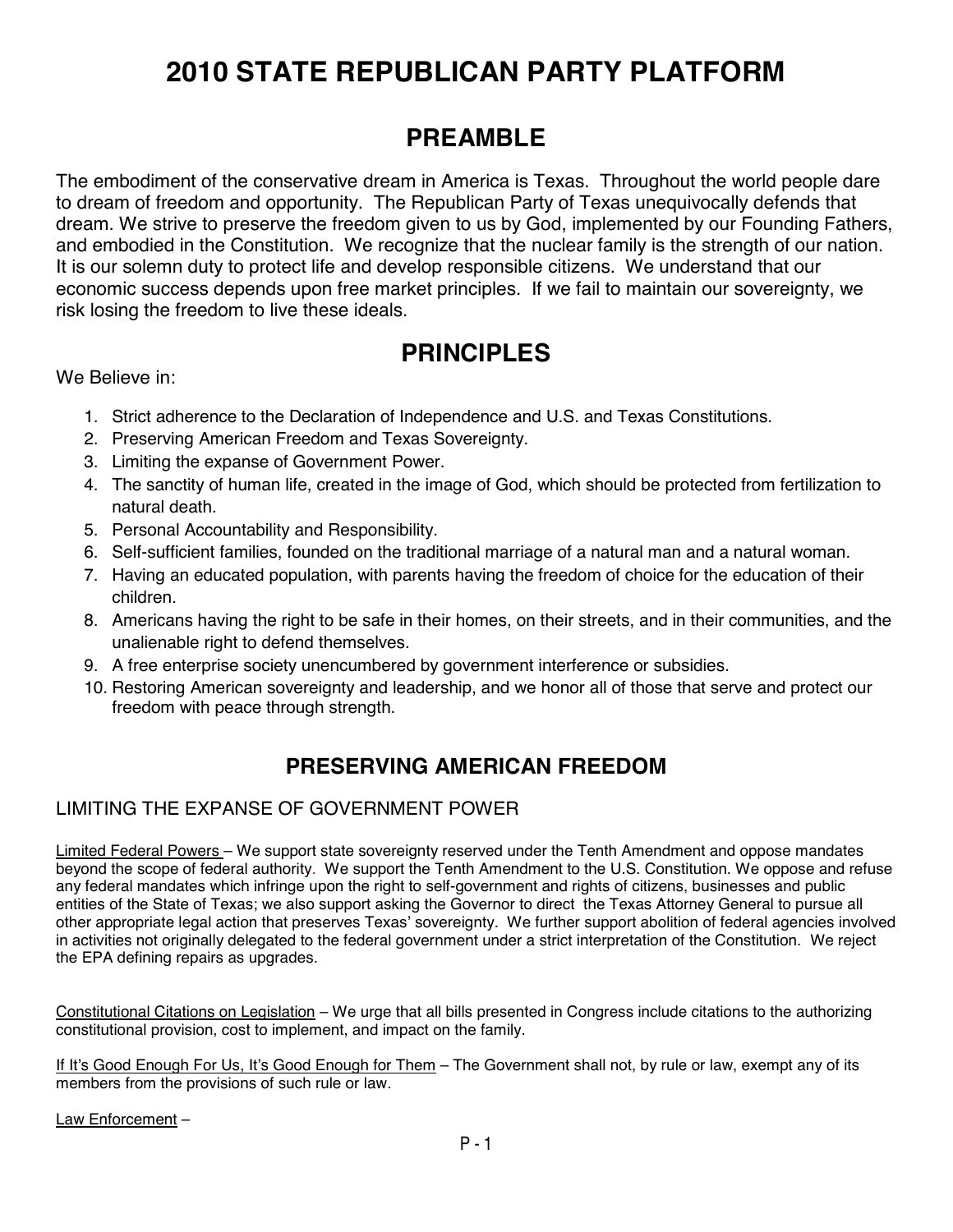- We support limitation of criminal jurisdiction of federal law-enforcement agencies in accordance with Article 1, Section 8 of the United States Constitution.
- We understand most crime is local, and the states, reserve law enforcement authority under the Tenth Amendment.
- We oppose expansion of federal law-enforcement authority and use of military against citizens.

Preserving National Security – We believe terrorism is the greatest threat to international peace and to our safety. We urge our national leadership to protect our Constitutional rights and swiftly wage successful war on terrorists; to eliminate aid to any nation threatening us or aiding terrorists or hostile nations; to spell out consequences for terrorist activities and to publicly support other nations fighting terrorists; to reasonably use profiling to protect us; to prosecute national security breaches; and to revise laws or executive orders that erode our essential liberties.

Patriot Act – We urge review and revision of those portions of the USA Patriot Act, and related executive and military orders and directives that erode constitutional rights and essential liberties of citizens.

Continuity of Government – We oppose appointing members of Congress to fill large vacancies, depriving our right to elect our own representatives.

Emergency War Powers – We charge the President to cancel the state of national emergency and charge Congress to repeal the War Powers Act and end our declared state of emergency.

Elimination of Executive Orders – We demand elimination of presidential authority to issue executive orders and other mandates lacking congressional approval, as well as repeal of all previous executive orders and mandates.

Inter-jurisdictional Agreements – We oppose inter-jurisdictional agreements with any state that prevent the Governor from controlling the military, police, other emergency management personnel, and State of Texas resources. We call for repeal of all such measures.

Washington D.C. – We strongly oppose making the District of Columbia a state and adding unconstitutional voting Congressional members.

Census – We oppose the Census Bureau's obtaining data beyond the number of people residing in a dwelling, and we oppose statistical sampling adjustments in the "mid-decade" census. We urge that U.S. citizens who, because of religion or conscience, are compelled to withhold their full response to any census question, be held guiltless. We support the actual counting of people and oppose any type of estimation or manipulation of data.

Preservation of Republican Form of Government – We support our republican form of government in Texas as set forth in the Texas Bill of Rights (Art. I, § 2, §29; Art II §1; and Art. XVII §2g) and oppose Initiative and Referendum. We also urge the Texas Legislature and the United States Congress to enact legislation prohibiting any jurisdiction from allowing any substitute or parallel system of Law, specifically, but not limited to, Sharia Law, to be recognized which is not in accordance with the Constitutions of Texas or of the United States of America.

Germane Contents Requirement – All language in any bill must be germane to the title of the act.

Vote Revelation Requirement – All bills passed in the U. S. House of Representatives or the U. S. Senate should require a recorded vote, and that the bill voted on not be changed after the vote. All U.S. House and U. S. Senate rules allow the passage of bills without a revelation of the recorded vote be eliminated, including but not limited to the various forms of reconciliation.

Constitutional Convention – We oppose any constitutional convention to rewrite the United States Constitution. We demand the Legislature rescind its 1977 call for such a convention. We call upon other states to rescind their votes for such a convention.

Affirmative Action – Inasmuch as the Civil Rights Movement argued against using race as a factor in American life, affirmative action reintroduces race as a powerful force in American life. The Republican Party of Texas believes in equal opportunity for all American citizens without regard to race or gender. To that end, we oppose affirmative action because:

- 1. We believe it is simply racism disguised as a social value.<br>2. We believe that policies that lower standards on the basis
- We believe that policies that lower standards on the basis of race or gender create a disincentive to excellence and thereby encourage mediocrity.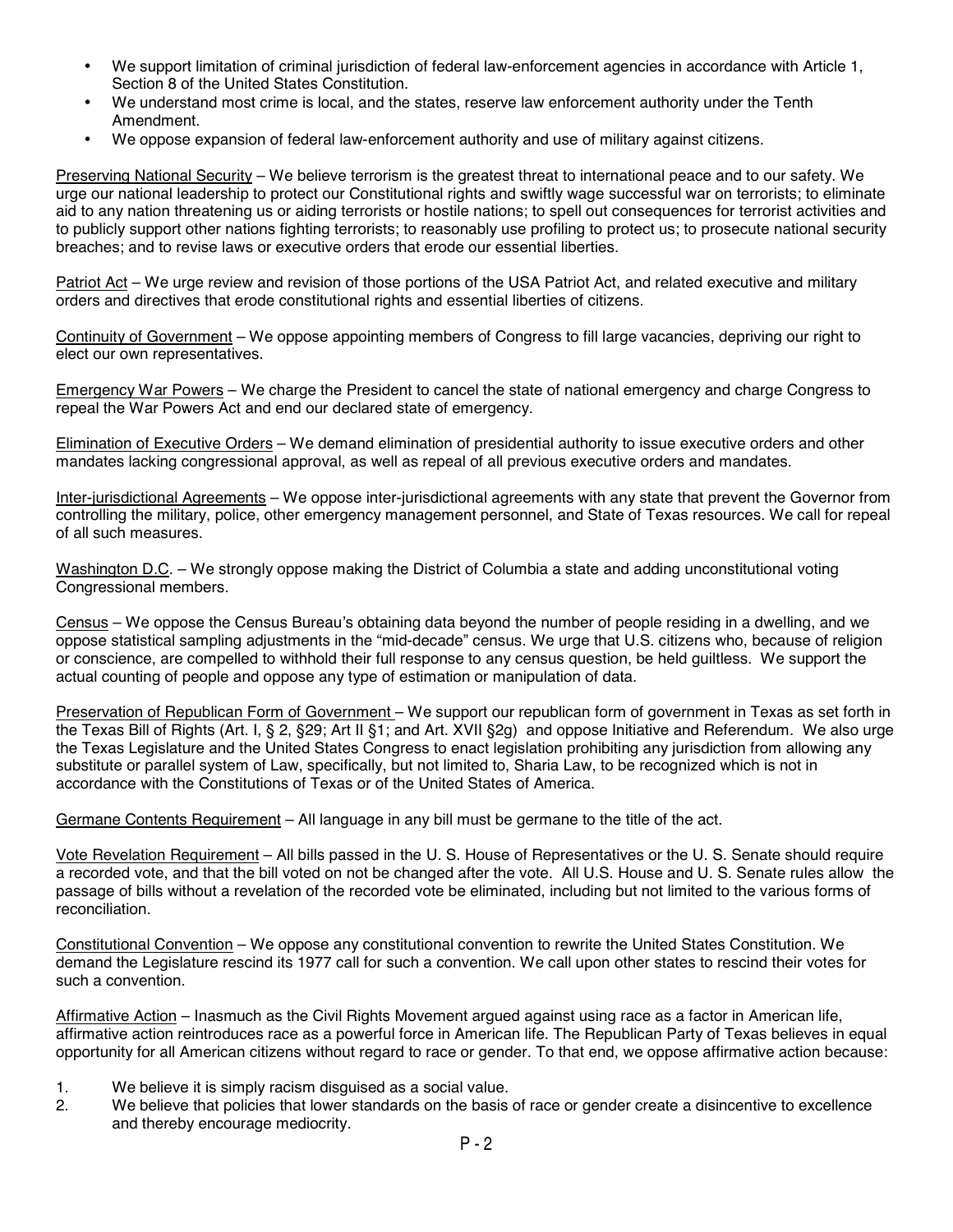- 3. We believe that rights belong to people not groups; therefore, we reject the notion of group-rights and policies that grant preferences based on race or gender. Policies of this type apply a blanket remedy before specific acts of discrimination are proven; thus, such policies compound one injustice with another.
- 4. Affirmative action falsely casts those who advocate merit as racist.
- 5. Affirmative action casts doubt on minority achievement making such achievement as seemingly unearned. We believe that true minority advancement will come from a demand for personal responsibility, accountability and competitive excellence.

Reparations – We oppose any form of reparation based on discriminatory criteria.

Annexation – All parties in annexation proceedings should be guaranteed these referenda: Residents of an area to be annexed may vote on annexation, and voters of the jurisdiction proposing annexation must authorize the proposal.

Property Forfeiture - We support strengthening present restrictions on use of civil forfeiture laws and assessing penalties to reimburse injured parties for costs accrued if property is returned to its original owner.

Eminent Domain – We support limiting the definition of eminent domain to exclude seizing private property for public or private economic development or for increased tax revenues. Additionally, we support market value compensation to the property owners for all damages from all sources as a direct result of any taking. All private property owners involved in eminent domain matters should be notified of their rights under law with regard to condemnation and the condemner should be required to show the public need and necessity by petitioning a court of jurisdiction. Taking of property should result in immediate compensation of fair market value to the owner.

Homestead Protection – We support continuance of Texas' homestead protection.

Environment, Property Ownership, and Natural Resources – We reaffirm our belief in the constitutional concept of the right to own property without governmental interference. We believe that property ownership is the source of the nation's wealth; free enterprise forms the foundation of our collective wealth; local stewardship of our natural resources is best; sound science trumps politically correct science; groundwater is a vested ownership right; the state should not abridge or deny our inalienable property and mineral rights; in state control of state resources; in opposing nationalization of lands and watersheds; in opposing conservation easements on our natural resources administered by organizations unaccountable to voters; in opposing vast acquisition of Texas land by government agencies to protect endangered species; in allowing states to consider costs when comparing emission control techniques; in election of the Texas Commission on Environmental Quality chairman; and in eliminating the Endangered Species Act.

Conservation Easements - When conservation easements are placed on our natural resources, they should be administered by organizations accountable to voters.

Livestock and Pet Locations – We oppose a mandatory national animal identification system requiring registration of all animals, of animal owners and their properties, including GPS coordinates and the use of RFID technology.

Banning the Use of Red Light Cameras – We oppose the manner in which alleged vehicle violations are documented and fines levied against individuals without proof of their having been the driver of the offending vehicle and we call for a ban on Red Light Cameras in the State of Texas.

Driver Licenses – We propose that every Texas driver license shall indicate whether the driver is a U.S. citizen. No such documentation shall be issued to anyone not legally in the country.

Free Speech for the Clergy – We urge change of the Internal Revenue Code to allow a religious organization to address issues without fear of losing its tax-exempt status. We call for repeal of requirements that religious organizations send government any personal information about their contributors.

Government Regulation of Religious Institutions – The state should have no power over licensing or training of clergy. The State should withdraw all imposed regulations.

Restore Constitutional Integrity in the Legislative Process - We call upon the U.S. congress to pass legislation to restore Constitutional integrity in the legislative process demanding Single Issue Legislation that prohibits the current practice of inserting into otherwise unrelated legitimate legislation funding for or federal regulations for special interest issues into virtually every piece of legislation.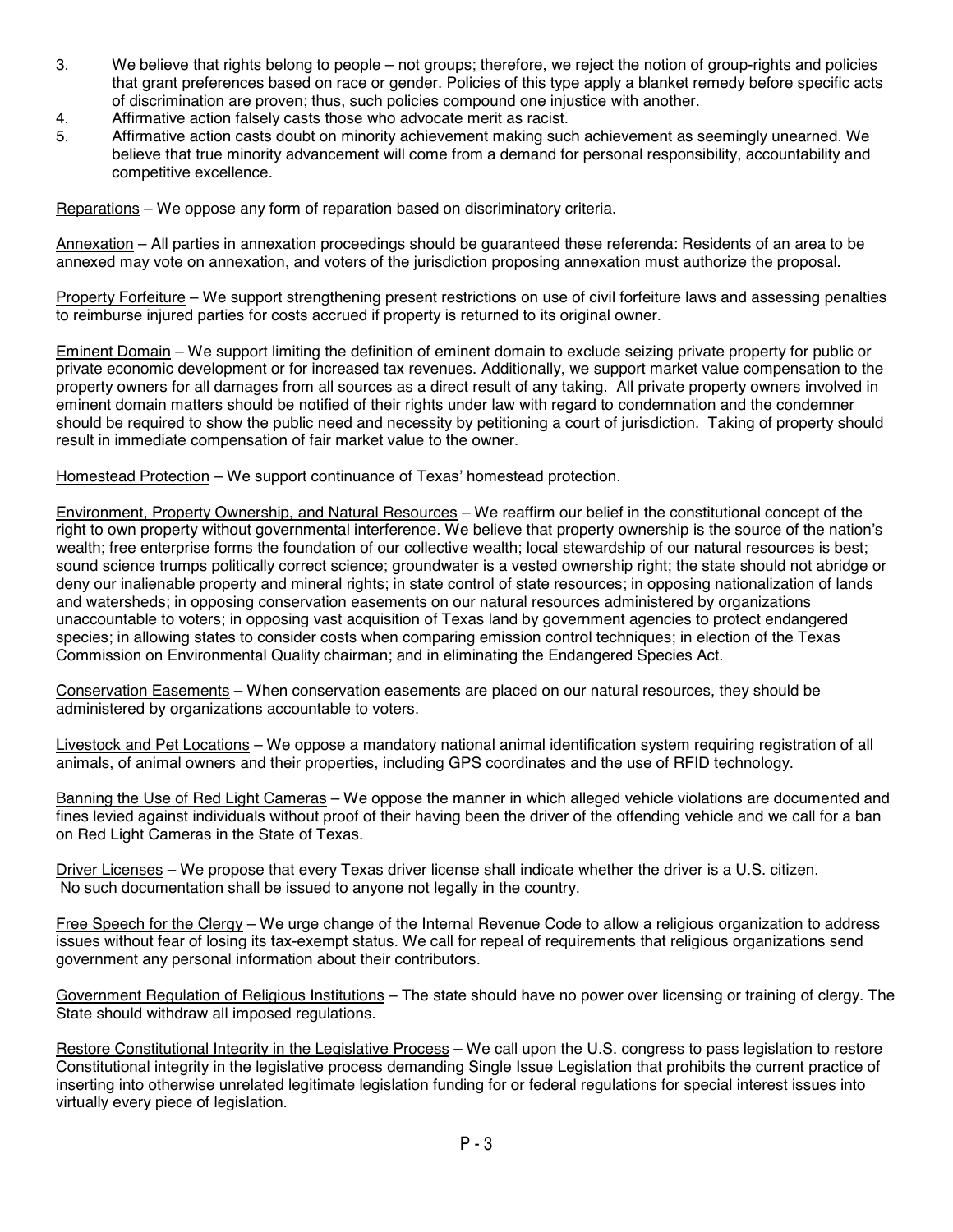The Rights of a Sovereign People – The Republican Party of Texas supports the historic concept, established by our nations' founders, of limited civil government jurisdiction under the natural laws of God, and repudiates the humanistic doctrine that the state is sovereign over the affairs of men, the family and the church.

Fairness Doctrine – We oppose any attempt by Congress or any federal agency to implement any policy comparable to the "fairness doctrine" as terminated in 1987.

Empowering Local Government Concerning Religious Meetings – the Republican Party of Texas urges local government bodies to determine their own policies regarding religious clubs and meetings on all properties owned by the same without interference.

Real ID Act – As the Real ID Act effectively creates an unconstitutional and privacy-inhibiting national ID card, we hereby call for its immediate repeal.

Employment Non-Discrimination Act (ENDA) – We oppose this act through which the federal government would coerce religious business owners and employees to violate their own beliefs and principles by affirming what they consider to be sinful and sexually immoral behavior.

### REFORMING THE JUDICIAL SYSTEM

Direct Election of State Judges – We support our right to select our judges by direct vote.

Visiting Judges – We support legislation prohibiting judges defeated by the electorate from serving as visiting judges, or acting as judges in any capacity, until such time they are reinstated by the electorate through a subsequent election.

Jury Reform – We support the right to privacy and security of prospective jurors during jury selection. Courts must show relevance of questions asked of jurors and perform a balancing test between the prospective juror's right to privacy and lawyers' need to know. Either party in a criminal trial should have a right to inform jurors of their right to determine facts and render a verdict.

Qualified Juror Service – Jury service should be limited to registered voters.

Administrative Justice – Citizens have a right to full participation in administrative law processes.

Judicial Restraint – We urge Congress to adopt the Constitutional Restoration Act and support the principle of judicial restraint, which requires judges to interpret and apply rather than make the law. We support judges who strictly interpret the law based on its original intent. We oppose judges who assume for themselves legislative powers.

Remedies to Activist Judiciary – We call Congress and the President to use their constitutional powers to restrain activist judges. We urge Congress to adopt the Judicial Conduct Act of 2005 and remove judges who abuse their authority. Further, we urge Congress to withhold Supreme Court jurisdiction in cases involving abortion, religious freedom, and the Bill of Rights.

Judicial Nominees – We urge Republican Senate leadership to ensure that a record vote is taken on every judicial nominee.

State Bar Requirements – Attorneys who obtain their law degree through learning by electronic means or U.S. mail, from an accredited school of law, should be allowed to take the Texas Bar Exam.

Information Disclosure on Judicial Candidates – The Texas State Republican Party should foster a judicial archive site on the internet with personal history, qualifications, and past rulings made by all judicial candidates.

Statutory Authority for Regulation – Defendants charged with violating a governmental regulation should have the right to see the enabling law.

RESTORING INTEGRITY TO OUR ELECTIONS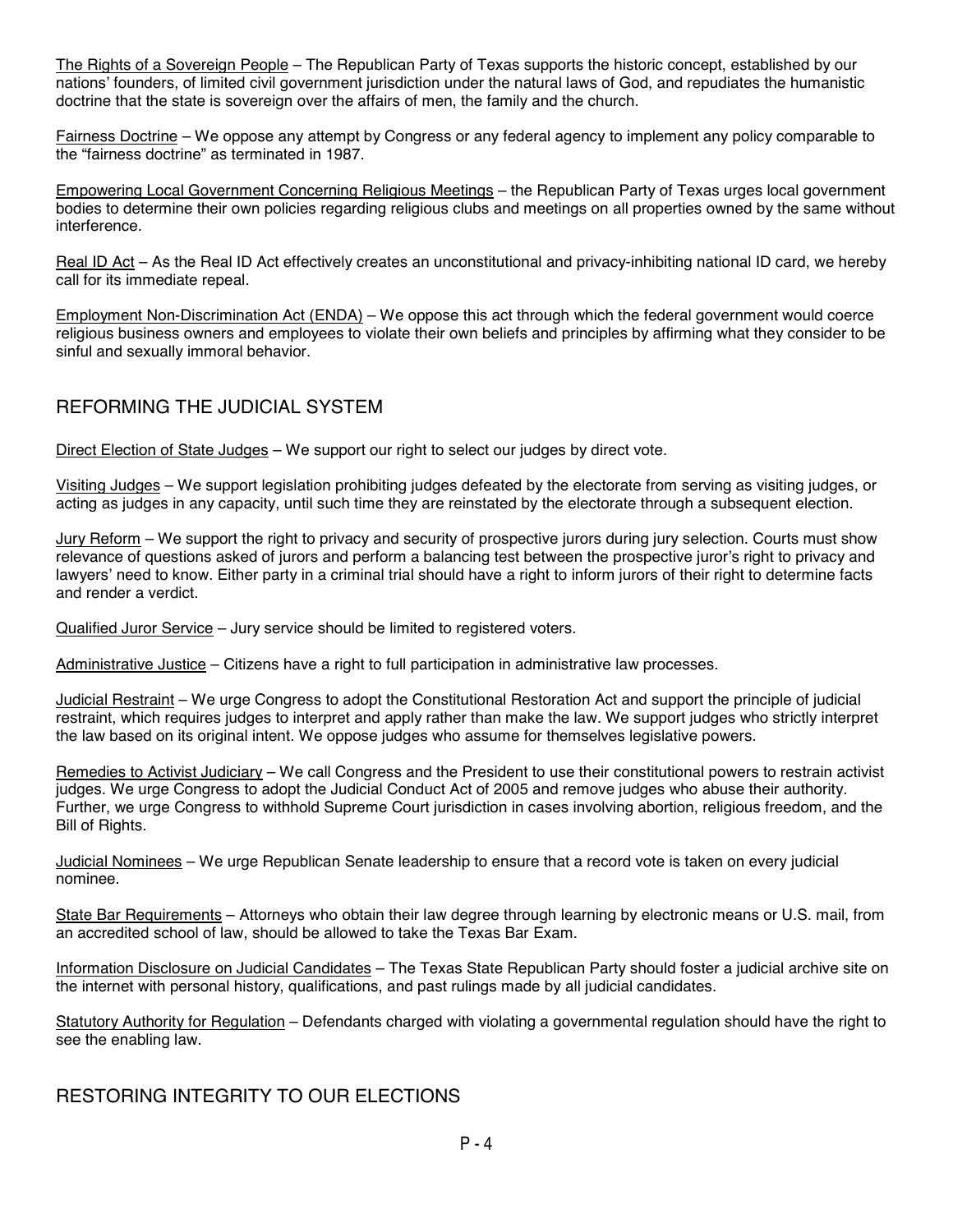Protecting Union Member's Dues – We support legislation requiring labor unions to obtain consent of the union member before that member's dues can be used for political purposes.

Campaign Contributions – We support full disclosure of the amounts and sources of any campaign contributions to political candidates, whether contributed by individuals, political action committees, or other entities.

Candidate Eligibility – A candidate running for office should be required to reside within the geographical boundaries of the office sought. A candidate must submit proof of qualifications for the office being sought, including proof of citizenship and in the case of a presidential candidate, an original or certified copy of a birth certificate, bearing names and signatures of parents, attendant(s), as well as date, time and location of birth for the purpose of satisfying the requirement of being a "natural born citizen".

Voter Registration – We support restoring integrity to the voter registration rolls and to reducing voter fraud. We support repeal of all Motor Voter laws; re–registering voters every four years; requiring photo ID of all registrants; proof of residency and citizenship, along with voter registration application; retention of the 30-day registration deadline; and requiring that a list of certified deaths be provided to the county clerk in order that the names of deceased voters be removed from the list of registered voters.

Electoral College – We support the Electoral College.

Voting Rights – We support equal suffrage for all citizens of voting age who are not felons. We oppose any identification of citizens by race, origin, or creed and oppose use of any such identification for purposes of creating voting districts.

Felon Voting – We affirm the Constitutional authority of state legislatures to regulate voting, including disenfranchisement of convicted felons.

Protecting Active Military Personnel's Right to Vote – We urge the Texas Secretary of State and the U.S. Attorney General to ensure that voting rights of our Armed Forces will neither be denied nor obstructed.

Filing Date for Primary Election – We urge changing the Election Code date of filing for the March primary from January 2 to the second Monday in January.

Fair Election Procedures – We support modifications and strengthening of election laws to assure ballot integrity and fair elections. Specifically, we support a federal or state government-issued photo ID at in-person voting; increased scrutiny and security in balloting by mail; prohibition of internet voting and any electronic voting lacking a verifiable paper trail; prohibition of mobile voting; prosecution for election fraud with jail sentences; repeal of the unconstitutional "Help America Vote Act"; and assurance that each polling place has a distinctly marked and if possible separate location for Republican and Democratic primary voting.

Residency Requirements – We support legislation that determines residence in accordance with common-law rules, as recognized by the courts, except as otherwise provided by the Texas Election Code.

Water Districts – We urge the Legislature to allow voters the ability to recall elected officials of an irrigation district, fresh water supply district, municipal utility district, or any other special purpose district.

Campaign Finance Reform – We urge immediate repeal of the McCain-Feingold Act.

Enforcing the Platform – The Republican State Chairman and county chairs are responsible for implementing this platform by requiring party candidates to indicate their positions on platform planks before their acceptance on the ticket and to make such information available on the Party website. The SREC should seriously consider candidates' positions on the Party platform before granting support.

Contributions to Conservative Candidates – We support the withholding of campaign contributions to organizations or campaigns including the Republican National Committee, the National Republican Senatorial Campaign Committee, the National Republican Congressional Committee and all other organizations or campaigns which would support candidates who do not support the principles of the 2010 Texas State Republican Party Platform.

Platform/Legislation – We urge the Legislature to permit a political party to require each of its candidates to indicate their position on each platform plank before their acceptance on the primary ballot. Publication and distribution of candidate responses should be permitted.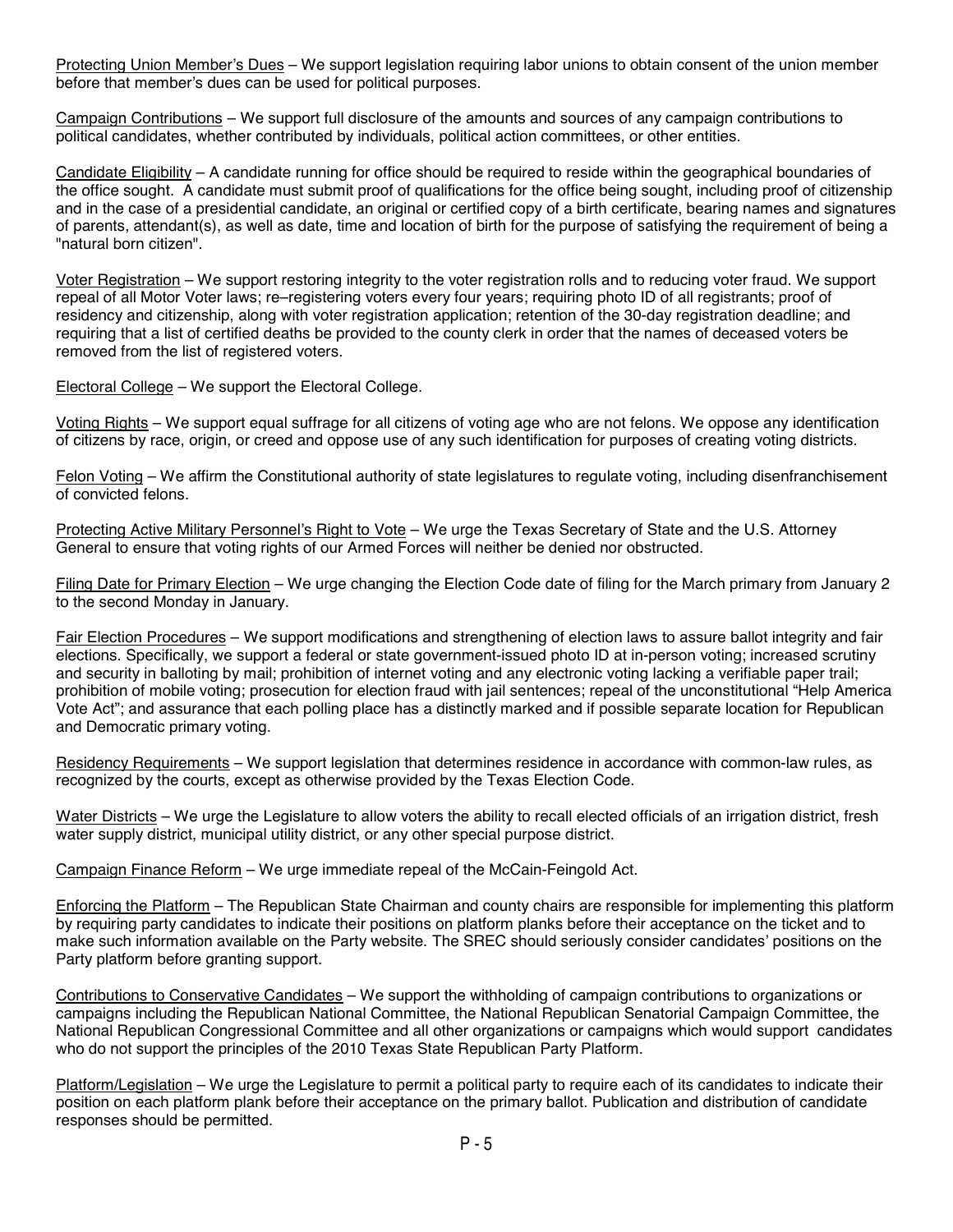Conflicts of Interest – We support all legislation prohibiting influencing or voting of any elected official or appointee where a conflict of interest exists. No such official should represent paying clients before a state agency.

Lobbying Limitation – We support legislation to prohibit former officials and government employees from lobbying for a foreign government and/or any business for five years after leaving public service. We support legislation to prevent lobbying by any organization receiving federal grants except that relating to its tax status.

Legislative Accountability – We support rules requiring that all votes on bills cast in the Texas House and Senate be record votes freely available to the electorate.

AWOL Legislators – We urge the Texas House and Senate to compel attendance of absent members and penalize those who attempt to bust the quorum by leaving the state or hiding within it.

Governor's Veto – We urge a Constitutional amendment permitting the Legislature to return for a three-day session in response to the governor's veto.

Public Integrity Unit – We urge the Legislature to secure the impartiality and probity of the Travis County Public Integrity Unit, by transferring its powers and funding to an impartial statewide elected judicial entity.

Filibuster – We support return to the traditional Filibuster in the U.S. Senate.

Rosebush-Blocker Rule – We oppose the Rosebush-Blocker rule in the Texas Senate.

November Election – All public elections, except for primary elections, should be held in November.

### HONORING THE SYMBOLS OF OUR AMERICAN HERITAGE

Ten Commandments – We oppose any governmental action to restrict, prohibit, or remove public display of the Decalogue or other religious symbols.

Constitution in Public Schools – We believe that all state-funded schools should read and teach the constitutions of the United States of America and the State of Texas.

Pledge of Allegiance – We support adoption of the Pledge Protection Act. We also demand that the National Motto "In God We Trust" and National Anthem be protected from legislative and judicial attack.

American English – We support adoption of American English as the official language of Texas and of the United States.

Flag Desecration - Any form of desecration of the American Flag is an act of disregard for our nation and its people and penalties should be established for such.

Symbols of American Heritage – We call upon governmental entities to protect all symbols of our American heritage from being altered in any way.

Confederate Widows Plaque – We call for restoration of plaques honoring the Confederate Widow's Pension Fund contribution that were removed from the Texas Supreme Court building.

### **STRENGTHENING FAMILIES, PROTECTING LIFE AND PROMOTING HEALTH**

### CELEBRATING TRADITIONAL MARRIAGE

Family and Defense of Marriage – We support the definition of marriage as a God–ordained, legal and moral commitment only between a natural man and a natural woman, which is the foundational unit of a healthy society, and we oppose the assault on marriage by judicial activists. We call on the President and Congress to take immediate action to defend the sanctity of marriage. We are resolute that Congress exercise authority under the United States Constitution, and pass legislation withholding jurisdiction from the Federal Courts in cases involving family law, especially any changes in the definition of marriage. We further call on Congress to pass and the state legislatures to ratify a marriage amendment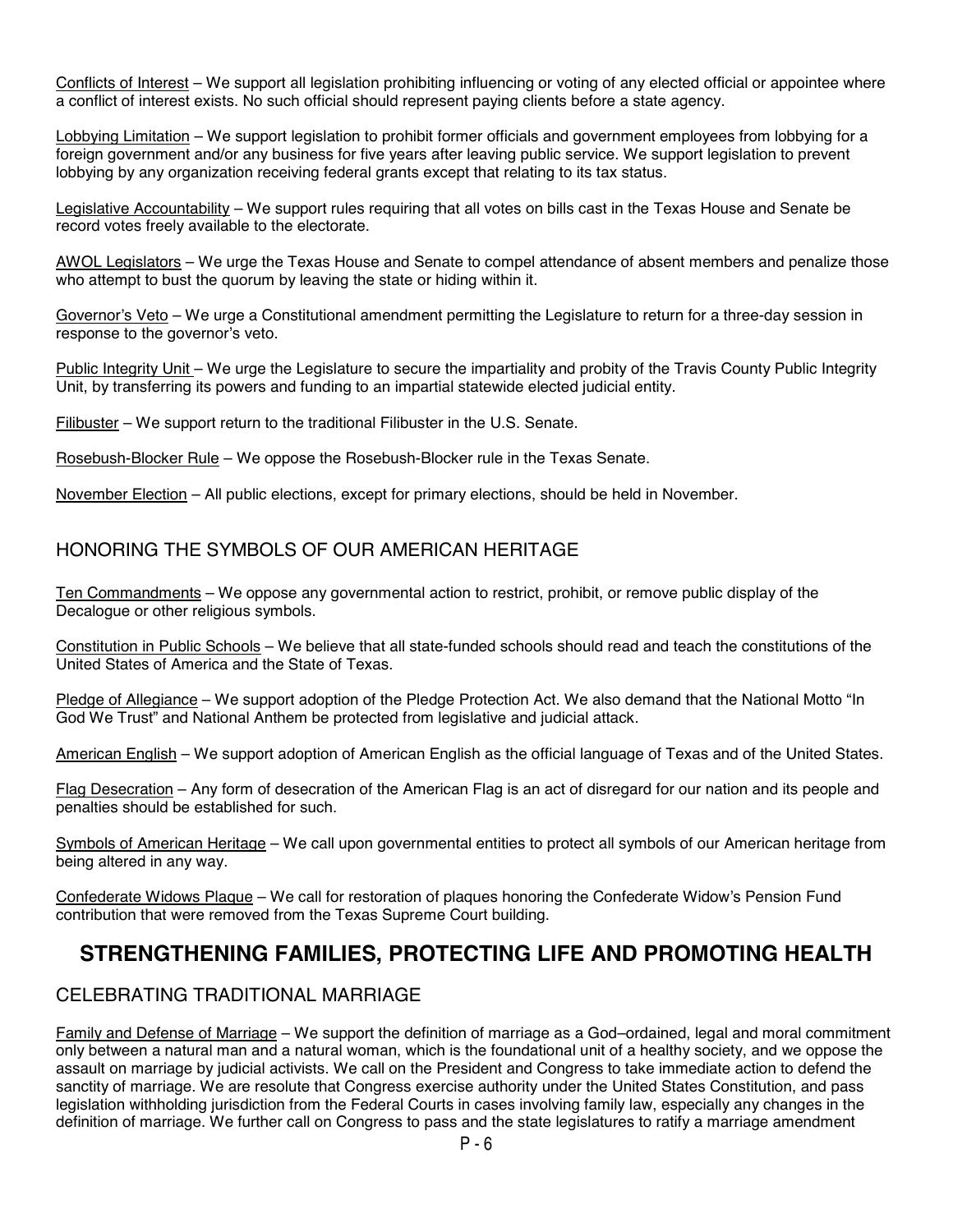declaring that marriage in the United States shall consist of and be recognized only as the union of a natural man and a natural woman. Neither the United States nor any state shall recognize or grant to any unmarried person the legal rights or status of a spouse. We oppose the recognition of and granting of benefits to people who represent themselves as domestic partners without being legally married. We advocate the repeal of laws that place an unfair tax burden on families. We call upon Congress to completely remove the marriage penalty in the tax code, whereby a married couple receives a smaller standard deduction than their unmarried counterparts living together. The primary family unit consists of those related by blood, heterosexual marriage, or adoption. The family is responsible for its own welfare, education, moral training, conduct, and property.

Family Values – We affirm that this section is a response to the attacks on traditional family values. These include wellfunded, vigorous political and judicial attempts by powerful organizations and branches of the government to force acceptance, affirmation and normalization of homosexual behavior upon school children, parents, educational institutions, businesses, employees, government bodies and religious institutions and charities. These aggressive, intolerant efforts marginalize as bigots anyone who dissents.

Marriage and Divorce – We believe in the sanctity of marriage and that the integrity of this institution should be protected at all levels of government. We urge the Legislature to rescind no–fault divorce laws. We support Covenant Marriage.

Marriage Licenses – We support legislation that would make it a felony to issue a marriage license to a same-sex couple and for any civil official to perform a marriage ceremony for such.

Homosexuality – We believe that the practice of homosexuality tears at the fabric of society, contributes to the breakdown of the family unit, and leads to the spread of dangerous, communicable diseases. Homosexual behavior is contrary to the fundamental, unchanging truths that have been

ordained by God, recognized by our country's founders, and shared by the majority of Texans. Homosexuality must not be presented as an acceptable "alternative" lifestyle in our public education and policy, nor should "family" be redefined to include homosexual "couples." We are opposed to any granting of special legal entitlements, refuse to recognize, or grant special privileges including, but not limited to: marriage between persons of the same sex (regardless of state of origin), custody of children by homosexuals, homosexual partner insurance or retirement benefits. We oppose any criminal or civil penalties against those who oppose homosexuality out of faith, conviction, or belief in traditional values.

Texas Sodomy Statutes – We oppose the legalization of sodomy. We demand that Congress exercise its authority granted by the U.S. Constitution to withhold jurisdiction from the federal courts from cases involving sodomy.

Pornography – We urge our governmental bodies to enforce laws regarding all forms of pornography. We urge more stringent legislation to prohibit all pornography including virtual pornography and operation of sexually–oriented businesses. We oppose the sale of "Not Rated" (NR) movies and video games to minors.

Ethics in Broadcasting - We call upon the Federal Communications Commission to revoke broadcast licenses of stations that air programs and advertisements in violation of existing laws and FCC guidelines. We further oppose reinstatement of the Fairness Doctrine and any similar concept, which would limit outlets for free speech.

### PROTECTING INNOCENT HUMAN LIFE

Party Candidates and the Platform on Protecting Innocent Human Life – We implore our Party to support, financially or with in-kind contributions, only those candidates who support protecting innocent human life. Further, we strongly encourage the State Republican Executive Committee to hear and recognize the longstanding and overwhelmingly consistent voice of the grass roots and revise its by-laws to make this action binding on our Party.

Partial Birth Abortion – We oppose partial birth abortion. We recommend that Congress eliminate from all federal court jurisdictions all cases involving challenges to banning Partial Birth Abortion.

Right To Life – All innocent human life must be respected and safeguarded from fertilization to natural death; therefore, the unborn child has a fundamental individual right to life which cannot be infringed. We affirm our support for a Human Life Amendment to the Constitution and to make clear that the Fourteenth Amendment's protection applies to unborn children. We support the Life at Conception Act. We oppose the use of public revenues and/or facilities for abortion or abortion–related services. We support the elimination of public funding for organizations that advocate or support abortion. We are resolute regarding the reversal of Roe v. Wade. We affirm our support for the appointment and election of judges at all levels of the judiciary who respect traditional family values and the sanctity of innocent human life. We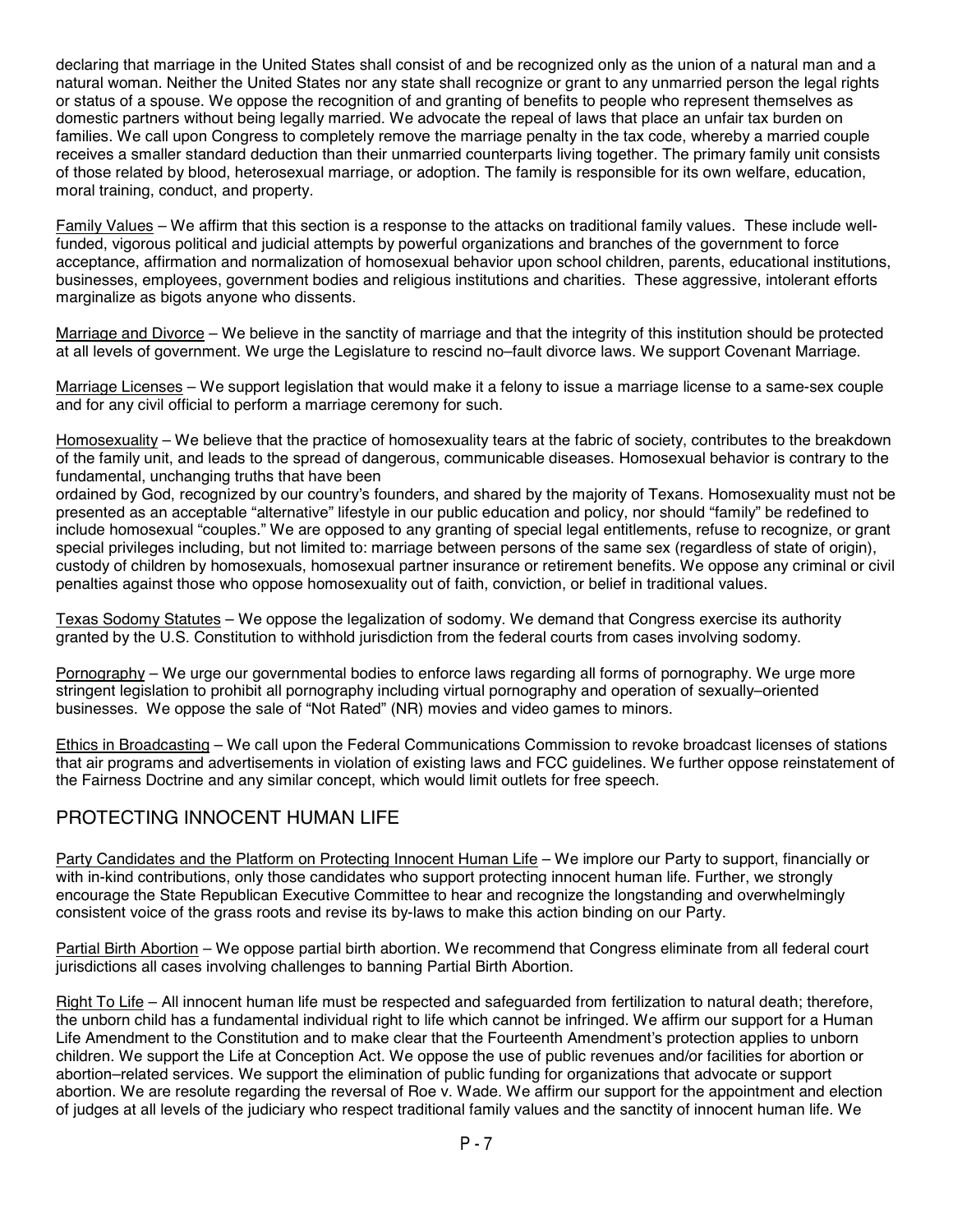insist that the U.S. Department of Justice needs to prosecute hospitals or abortion clinics for committing induced labor (live birth) abortion. We are opposed to genocide, euthanasia, and

assisted suicide. We oppose legislation allowing the withholding of nutrition and hydration to the terminally ill or handicapped. Until our final goal of total Constitutional rights for the unborn child is achieved, we beseech the Texas Legislature in consideration of our state's rights, to enact laws that restrict and regulate abortion including:

- 1. parental and informed consent;
- 2. prohibition of abortion for gender selection;
- 3. prohibition of abortion due to the results of genetic diagnosis
- 4. licensing, liability, and malpractice insurance for abortionists and abortion facilities;
- 5. prohibition of financial kickbacks for abortion referrals;
- 6. prohibition of partial birth and late term abortions; and
- 7. enactment of any other laws which will advance the right to life for unborn children.

Sonograms – We urge the Texas legislature in its next biennial session to enact legislation requiring a sonogram be performed and offered as part of the consent process to each mother seeking an elective abortion.

Harassing Pregnancy Centers **–** We urge legislation to protect pregnancy centers from harassing ordinances to require pregnancy centers to post signs in violation of their Constitutional rights. We further oppose any regulation of pregnancy centers in Texas which interfere with their private, charitable business.

Choose Life - We ask the Legislature to provide Texans opportunity to purchase "Choose Life" license plates.

Parental Consent – We call on the Legislature to require parental consent for any form of medical care to minors. We urge electoral defeat of judges who through judicial activism seek to nullify the Parental Consent Law by granting bypasses to minor girls seeking abortions. We support the addition

of a legislative requirement for the reporting of judicial bypasses to parental consent on an annual basis to the Department of State Health Services and such reports shall be made available to the public. Further, we encourage the Congress to remove confidentiality mandates for minors from family planning service programs operating under Title X of the Public Health Services Act and Medicaid.

Protection of Women's Health – Because of the personal and social pain caused by abortions, we call for the protection of both women and their unborn children from pressure for unwanted abortions. We commend the Texas Legislature for the passage of the Woman's Right to Know Act, a law requiring abortion providers, prior to an abortion, to provide women full knowledge of the physical and psychological risks of abortion, the characteristics of the unborn child, and abortion alternatives. We urge the state government and the Department of State Health Services to ensure that all abortion providers are in compliance with this informed consent law and to ensure that all pregnancy centers and other entities assisting women in crisis pregnancies have equal access to the informational brochures created by the Department of State Health Services.

Alternatives to Abortion – We urge the Department of State Health Services to provide adequate quantities of The Woman's Right to Know Resource Directory to anyone that works with pregnant women.

RU 486 – We urge the FDA to rescind approval of the physically dangerous RU-486 and oppose limiting the manufacturers' and distributors' liability.

Morning After Pill – We oppose sale and use of the dangerous "Morning After Pill."

Gestational Contracts – We believe rental of a woman's womb makes child bearing a mere commodity to the highest bidder and petition the Legislature to rescind House Bill 724 of the 78th Legislature. We support the adoption of human embryos and the banning of human embryo trafficking.

Unborn Child Pain Protection – We support legislation that requires doctors, at first opportunity, to provide to a woman who is pregnant, information about the nervous system development of her unborn child and to provide pain relief for her unborn if she orders an abortion.

Unborn Victims of Violence Legislation – We urge the State to ensure that the Prenatal Protection Law is interpreted accurately and consider the unborn child as an equal victim in any crime, including domestic violence.

Abortion Clinics – We propose legislation that holds abortion clinics to the same health regulations as other medical facilities and that subjects clinics to the same malpractice liabilities. We oppose any public funding for Planned Parenthood or other organizations/facilities that provide, advocate or promote abortions.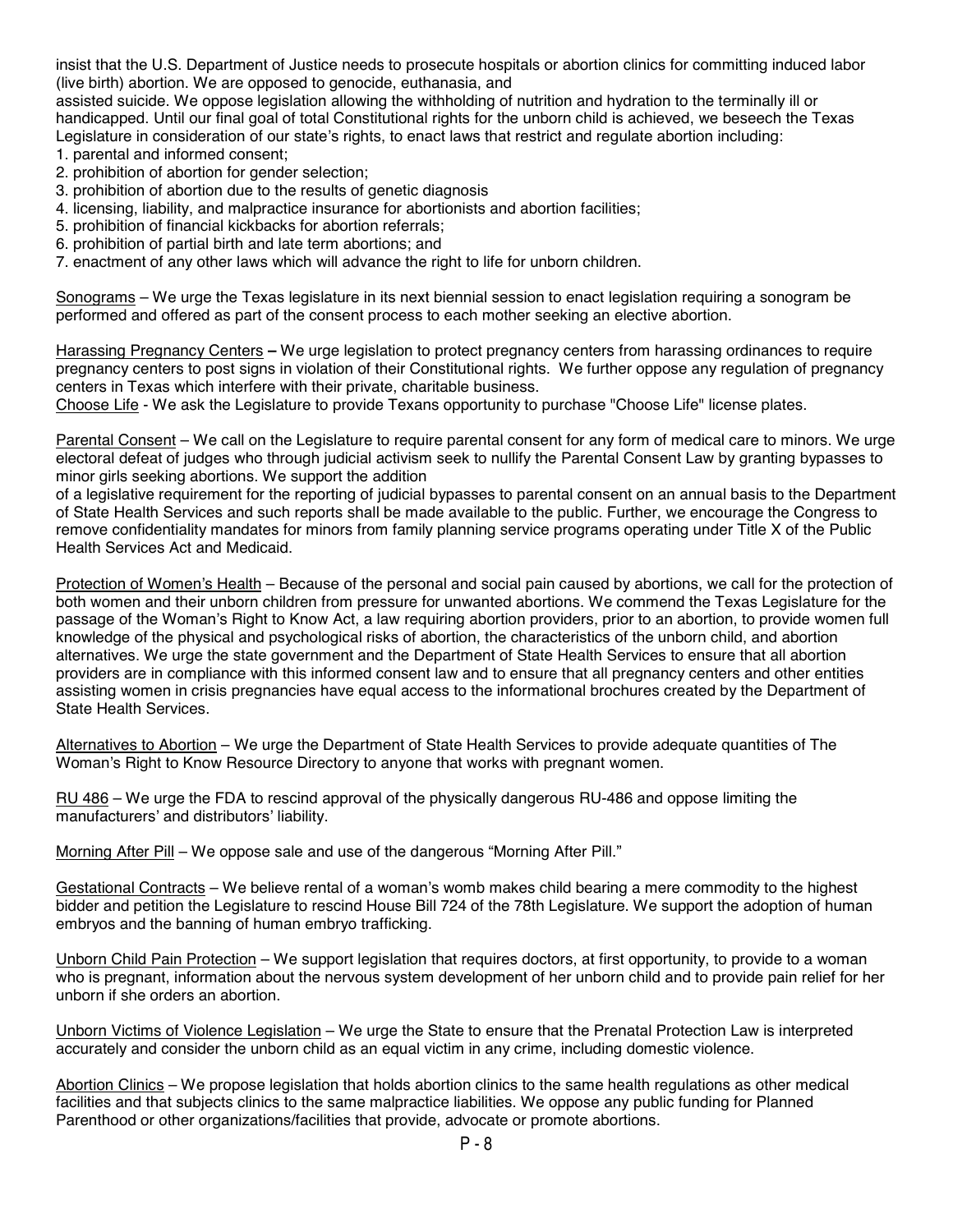Abortion Requirements for Hospitals – We propose legislation that entitles hospitals to refuse to perform abortions because government has no moral authority to require such an abortion.

Conscience Clause – We believe that doctors, nurses, pharmacists, any employees of hospitals and insurance companies, health care organizations, medical and scientific research students, and any employee should be protected by Texas law if they conscientiously object to participate in practices that conflict with their moral or religious beliefs, including but not limited to abortion, the prescription for and dispensing of drugs with abortifacient potential, human cloning, embryonic stem cell research, eugenic screenings, euthanasia, assisted suicide, and the withdrawal of nutrition and hydration. We call on the Texas Legislature to pass legislation to strengthen and clarify the current conscience clause in the Occupational Code to include the above-mentioned persons and practices. We further encourage legislation that requires hospitals and clinics to inform all health care personnel of their right to refuse to become involved in abortion or euthanasia, and their protection from prosecution and retaliation under Texas law.

Fetal Tissue Harvesting – We support legislation prohibiting experimentation with human fetal tissue and prohibiting the use of human fetal tissue or organs for experimentation or commercial sale. Until such time that fetal tissue harvesting is illegal, any product containing fetal tissue shall be so labeled.

Stem Cell Research – We oppose any legislation that would allow for the creation and/or killing of human embryos for medical research. We encourage stem cell research using cells from umbilical cords, from adults, and from any other means which does not kill human embryos. We oppose any state funding of research that destroys/kills human embryos. We encourage the adoption of existing embryos. We call for legislation to withhold state and/or federal funding from institutions that engage in scientific research involving the killing of human embryos or human cloning.

Human Cloning – Each human life, whether created naturally or through an artificial process, deserves protection. We confirm that somatic cell nuclear transfer (SCNT) is the process by which a human being is cloned, and that SCNT creates a unique human being with the same properties of a human embryo created through the union of sperm and egg. We seek a ban on human cloning for reproductive purposes (where a cloned human embryo, created through SCNT, is implanted in a womb and the human clone is birthed). We also seek a ban on research cloning (where a cloned human embryo, created through SCNT, is created, grown in the laboratory, and then destroyed when its stem cells are extracted for research purposes). Furthermore, criminal penalties should be created and experimenters prosecuted who participate in the cloning of human beings. No government or state funding should be provided for any human cloning.

Patient Protection – We support patients' rights by calling on the state legislature to amend the Advance Directive Act to establish due process of law and ensure that a physician's decision to deny life saving treatment against the patient's will or advance directive is not due to economic or racial discrimination or discrimination based on disability. We also support the passage of legislation to amend the Advance Directive Act by requiring hospitals intending or threatening to withdraw life-sustaining treatment against the patient's wishes or their advance directive to continue all treatment and care for such patients pending transfer to another facility.

Gene Manufacturing – We support a ban on research that alters human DNA in living human beings at any stage of life, including the altering of artificial, manufactured, and natural genes and chromosomes.

### PROTECTING OUR CHILDREN

Parental Rights and Responsibilities – We believe that parental rights and responsibilities are inherent and protected by the United States Constitution. Local, state, or federal laws, regulations, or policies shall not be enacted that limit parental rights in the rearing of both biological and adopted children. The Party supports the Texas Parental Rights Restoration Act to amend this statute and restore the fundamental right of parents to direct the upbringing of their children. We unequivocally oppose the United States Senate ratification of the United Nations Convention on the Rights of the Child, which would transfer jurisdiction over parental rights and responsibilities to international bureaucracies. Support of Parental Authority - We support parental authority and the teaching of moral values in the home. We oppose school– based clinics and/or youth impact centers located at, sponsored by, or funded by any state agency or public school district, whether or not they dispense condoms and contraceptives or refer, aid, or advise minors to have abortions.

Age of Consent – We support raising the age of consent for consensual sex to 18 years.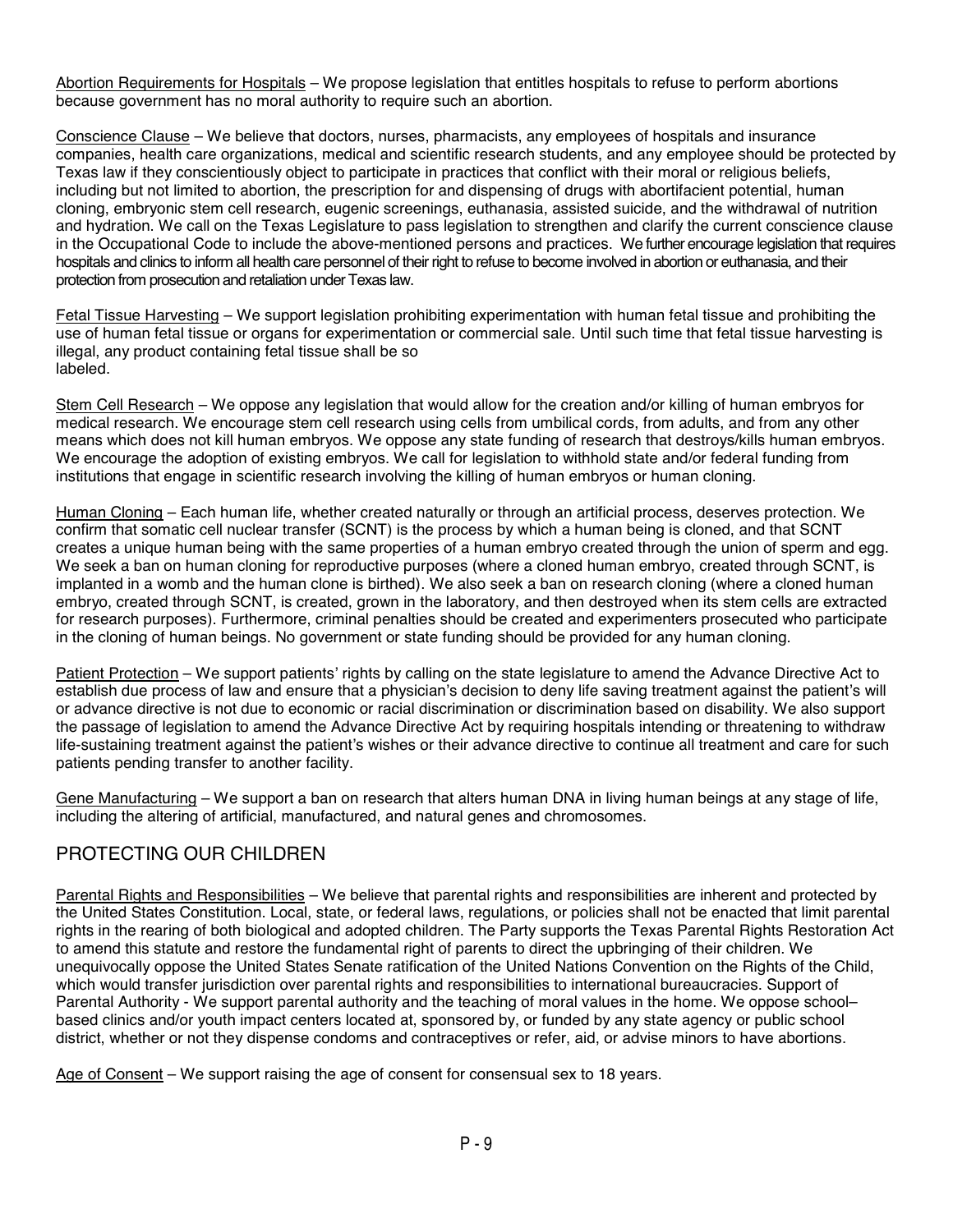Child Care – We oppose any government regulations that will adversely affect the availability, affordability, or the right of parents to choose childcare.

Child Support and Visitation – We support equity between responsible parents in child support, custody, and visitation rights and costs, as well as the strengthening of laws designed to protect children from abuse. No parent/grandparent should be denied court ordered visitation, because of jurisdictional disputes between states. We also believe that no homosexual or any individual convicted of child abuse or molestation should have the right to custody or adoption of a minor child, and that visitation with minor children by such persons should be prohibited but if ordered by the court limited to supervised periods.

Adoption – We support reducing the time, bureaucratic interference and cost of adoption. The law should assure mothers of a choice in selecting a traditional home for their children at the time of terminating their rights for adoption. We oppose mandatory open adoption and adoption by homosexuals.

Foster Care – We support eliminating bureaucratic prohibitions on corporal discipline and home schooling in foster homes to help alleviate the shortage of foster parents.

### ASSISTING FAMILIES TO SELF SUFFICIENCY

Welfare Reform – Texas should continue to reduce the number of welfare recipients by enacting tough welfare reforms; denying benefits to illegal aliens, and encouraging partnerships with faith based institutions, community and business organizations to assist individuals in need. The current

system encourages dependency on government and robs individuals and generations of healthy motivation and self respect. Welfare reforms should require recipients to work, learn, train, and remain substance abuse free in exchange for benefits not exceeding two years. Welfare cards should be

confined to food and vital essentials, not cigarettes, lottery purchases, or alcohol or drugs of any kind. Prisoners should be removed from welfare rolls.

DFPS Accountability - We support the appointment of local elected officials to review charges of abuse of discretion by the Department of Family and Protective Services with respect to intervention into the family unit. It is imperative that this local board have the authority to recommend appropriate corrective and disciplinary action as needed. DFPS and the Courts should be mandated to cooperate with CASA as specified in the law with consequences when they ignore their duty to the detriment of the children in custody. We believe that only law enforcement officers may remove a child from his or her home or school when there is an immediate danger to the child's physical health or safety. All other removals of a child shall be pursuant to a court order. No child may be interviewed by the state without video or audio recording of the interview, and the recording shall become evidence. DFPS/CPS will require the tipster to identify himself by name and contact information to the agency. This information will be kept confidential, and the tipster will be notified by the agency that false information will be prosecuted and that false tips will be subject to a fine. A family shall have the right to learn of their accuser with a judicial order. Only findings determined in open court and by trial may be retained by the State.

Social Security - We support an immediate and orderly transition to a system of private pensions based on the concept of individual retirement accounts, and gradually phasing out the Social Security tax. We insist that Social Security benefits be non–taxable. To protect the Social Security System, its funds should not be co–mingled or spent with general revenues or invested in private or public corporate stock. We support Americans being allowed to purchase directly, and hold directly as part of their tax-deferred retirement and educational savings plans, United States Treasury obligations, personally managed investment accounts, and tax-free equities. Individuals, who qualify for Social Security benefits, including school teachers, should receive all of the benefits for which they are entitled without penalty, for any reason including earned, passive or portfolio income. To protect freedom and privacy, government and private institutions should not require Social Security numbers as ID. Application for Social Security numbers should not be required before the age of consent.

Gambling - We continue to oppose gambling as a means of financing state government. Government–sponsored gambling has had a devastating impact on many Texas families. Moreover, we oppose any further legalization, government facilitation, or financial guarantees relating to any type of gambling including casino, riverboat, video lottery terminals (VLTs), slot machine, video keno, eight-liners, multi-state lotteries, and other games of chance including on Indian reservations. We support the repeal of the state lottery, and enforcement of existing laws and regulations related to gambling. We oppose dedicating any government revenue from gambling to create or expand any governmental program.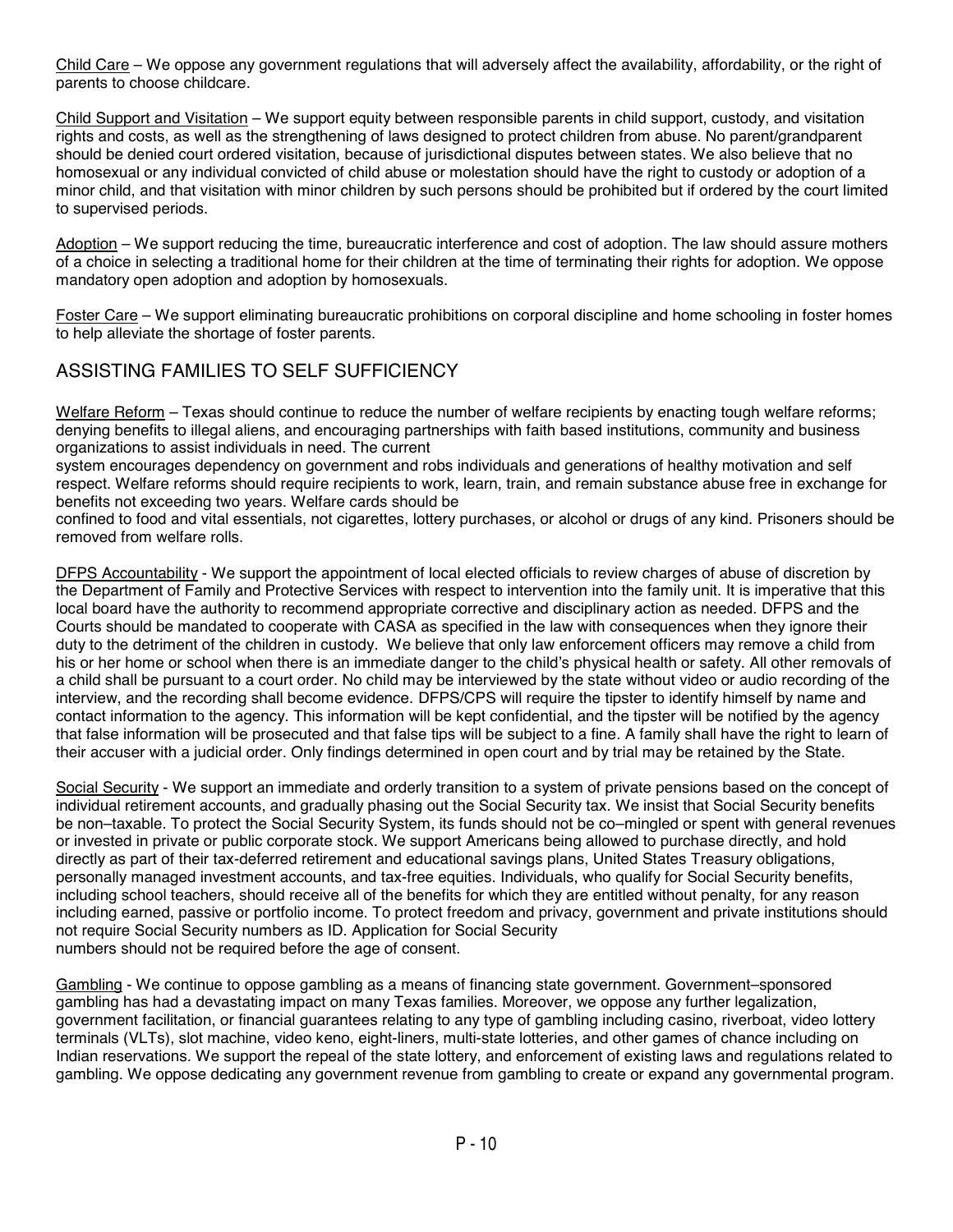Caring for Our Mentally Disabled Citizens - We urge the Legislature to continue funding and operating all state-supported living centers for the mentally disabled, increase training standards of state supported living centers employees, and ensure efficient funding and quality of service.

Companion Animal Welfare – We support legislation to license and regulate large-scale commercial dog and cat breeding facilities to ensure the humane handling and care of dogs and cats in those facilities.

### EMPOWERING FAMILIES TO DIRECT THEIR HEALTH CARE

Health Care Choice - We urge passage of health care reform which results in more affordable healthcare through a market-based, competitive, open and transparent health care system, including tort reform, interstate competition and genuine accountability and oversight, where American's families chose their own doctor and health care plans. We support private sector initiatives to improve the portability, quality and affordability of healthcare. We support reducing the number of mandated benefits that insurers are required to cover in order to empower consumers to choose which benefits they need. We encourage immediate expansion of medical savings accounts. We recommend that the State of Texas make available to all citizens through the Internet, the exact price paid for specific health care items covered by Medicaid and paid for by the Texas taxpayer. Any new health care reform must protect taxpayers from compulsory funding of abortion. Those who are unlawfully present in the United States should not receive expanded health care benefits. We oppose any legislation that adds to the national debt, promotes political favoritism, imposes any government control over our health care, increases government mandates or price controls, or creates new government programs. To eliminate much of the bureaucracy in today's burdensome Medicaid system, we support reallocating the majority of Medicaid spending into simple vouchers for lower income individuals to purchase their own insurance.

ObamaCare – We urge the Congress to defund, repeal, and reject the national healthcare takeover, also known as "ObamaCare" or any similar legislation.

Medical Records Informed Consent **–** We oppose any state or federal medical record computer database or registry (with exception to disease that is a public health threat, i.e., HIV and/or Tuberculosis), which stores personal identifiable records on citizens without their written consent.

Competition in Healthcare – Free market principles and competition shall be encouraged in health care, especially allowing each trained health care professional to practice to the extent of their education regardless of their location within the state.

Health Care and Nutritional Supplements – We deplore any efforts to mandate that vitamins and other natural supplements be on a prescription–only basis, and we oppose any efforts to remove vitamins and other nutritional supplements from public sale. We support the rights of all adults to their choice of nutritional products. We strongly favor legislation recognizing legitimate alternative health care choices.

Unprocessed foods **–** We support the availability of natural, unprocessed foods, which should be encouraged, and that the right to access raw milk directly from the farmer be protected.

AIDS / HIV – We recognize that the preventable diseases of AIDS and HIV infection represent a threat to human health. We view with compassion all people infected with HIV. We call for appropriate levels of research to find a cure for the disease and ask that the government give full disclosure of the causes. However, because AIDS represents such a severe threat to both the health and economic well–being of our citizens, we insist that the epidemic be de–politicized and that as a society, we take all appropriate steps to protect our citizens from this epidemic. All people, no matter what disease they may contract, are worthy of deep respect as humans; however, behavior has personal and social consequences. We call upon the United States Public Health Service and all states to declare HIV a "dangerous, yet preventable, infectious, communicable disease." It should be legally reported in the same manner as any communicable disease. We oppose the needle exchange and bleach kit programs. We urge the return to the requirement of blood testing in order to obtain a marriage license with the previous reporting responsibilities to prevent the spread of dangerous, infectious, and communicable diseases.

Americans with Disabilities Act – We support amendment of the Americans with Disabilities Act to exclude from its definition those persons with infectious diseases, substance addiction, learning disabilities, behavior disorders, homosexual practices and mental stress, thereby reducing abuse of the Act.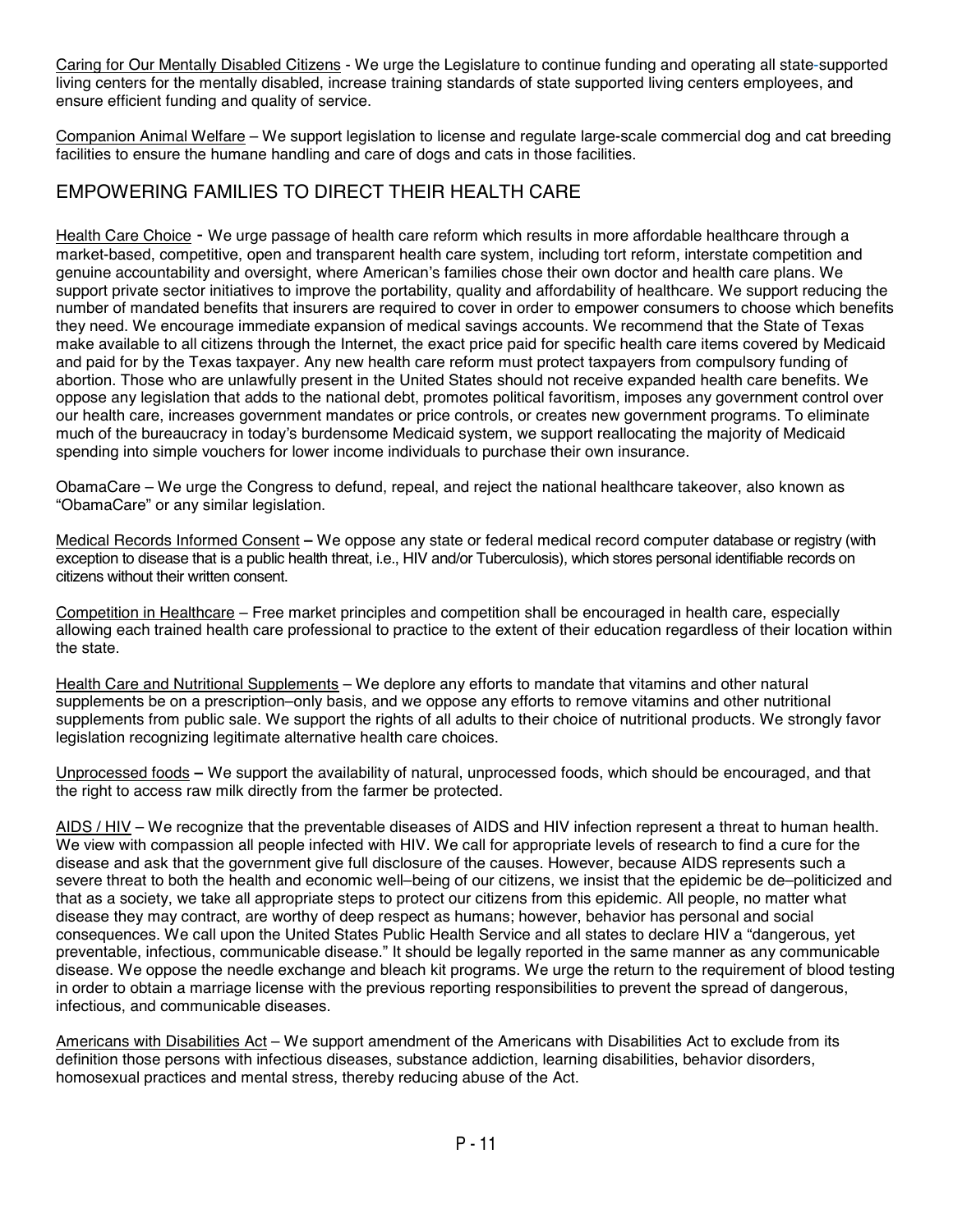Immunizations - All adult citizens should have the legal right to conscientiously choose which vaccines are administered to themselves or their minor children without penalty for refusing a vaccine. We oppose any effort by any authority to mandate such vaccines or any medical database that would contain personal records of citizens without their consent.

## **EDUCATING OUR CHILDREN – Encouraging Local Control**

Basic Standards – We favor improvements on the quality of education and a return to the traditional basics of reading, writing, and arithmetic with sufficient discipline to ensure learning. We support standardized testing to ensure minimal standards are met.

Bilingual Education – English is the language of commerce, therefore a successful tiered language instruction program with the following provisions is recommended:

- Year 1: 70% English / 30% Native language (Year 1 indicates first year of U.S. based education)
- Year 2: 80% English / 20% Native language<br>• Year 3: 90% English / 10% Native language
- Year 3: 90% English / 10% Native language
- Year 4 and thereafter: 100% English (No bilingual education after year 3)

All students must pass recognized standard tests that verify each student's English ability for their grade level before advancing. No research based evidence exists that a dual language program promotes the language of commerce.

Children with Special Needs – We advocate equal educational opportunity for all students and the requirement that children with special needs be educated commensurate with their abilities.

Classroom Discipline –We recommend that local school boards and classroom teachers be given more authority to deal with disciplinary problems. We urge the Legislature, Governor, Commissioner of Education and State Board of Education to remind administrators and school boards that corporal punishment is effective and legal in Texas.

Classroom Expenditures for Staff – We support having 80% of school district payroll expenses of professional staff of a school district be full-time classroom teachers.

College Textbooks – We support Texas' colleges and universities use of the same or substitutable textbooks for ten or more years in order to bring costs to students down and maintain some residual value for used books. We oppose restrictions on use of textbooks for multiple years, such as requiring annual access codes.

College Tuition – We recommend three levels of college tuition: In state requiring proof of Texas legal citizenship, Out of State requiring proof of US citizenship, and, nonresident legal alien. Non-US citizens should not be eligible for state or federal grants, or loans.

Controversial Theories – Realizing that conflict and debate is a proven learning tool in classrooms, we support objective teaching and equal treatment of all sides of scientific theories, including *evolution, Intelligent Design, global* warming, political philosophies, and others. We believe theories of life origins and environmental theories should be taught as challengeable scientific theory subject to change as new data is produced, not scientific law. Teachers and students should be able to discuss the strengths and weaknesses of these theories openly and without fear of retribution or discrimination of any kind.

Early Childhood Development – We believe that parents are best suited to train their children in their early development and oppose mandatory pre-school and Kindergarten. We urge Congress to repeal governmentsponsored programs that deal with early childhood development.

Educational Entitlement – Given that education is reserved to the states under the  $10<sup>th</sup>$  Amendment to the Constitution, we encourage legislation that prohibits enrollment in free public schools of non-citizens unlawfully present in the United States. We encourage the Texas Attorney General to challenge the Federal provision of residency verification.

Fairness in School Testing – We believe that a dual standard should be established to judge each school and respective class according to present standards, but also measure each respective student's relative level of improvement. The accountability of a school and classroom is based on the improvement of each student as well as the performance of the teacher.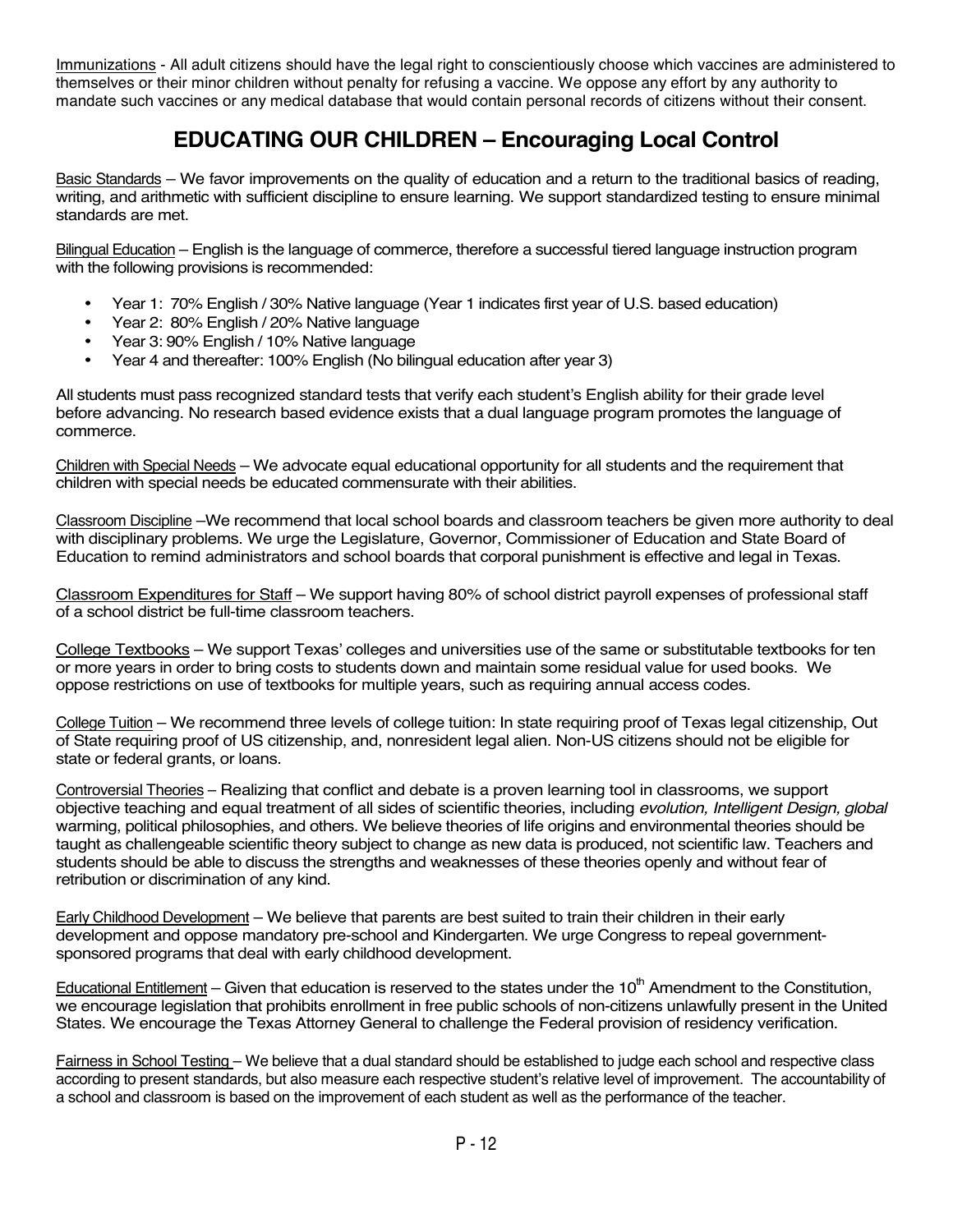Funding of Education – Educating Texans is a priority to Texas taxpayers. In order to prioritize education spending, it is necessary to maximize the percentage of school funds that are directed toward instructional purposes. We urge the Legislature to direct expenditures to academics first (books, desks, and teachers), then to non-academic activities; to provide funding for state mandates on local districts; and to not increase state taxes.

Funding via Bond Elections – We support active participation by registered voters and abhor taxing authorities' attempts to obtain approval for bonds by selective scheduling of elections' polling locations to minimize voter turnout. Hence, we support a requirement that at least 25% of registered voters must turn out and vote in order for a financial obligation to be placed on the entire citizenry.

Gambling and Education – We strongly oppose gambling or any other vice that tears at the fabric of society to fund public education.

Government Regulation of Religious Institutions – The state should have no power over the licensing of clergy or religious institutions for training clergy. The curriculum, faculty, and boards of religious institutions should be determined only by the institution. We call on the State to withdraw all imposed regulations.

Higher Education – We reaffirm support of public and private institutions of higher learning. We advocate an equal standard for public college admission based on merit and ability. We urge the legislature to ensure equal access to grants, loans and scholarships to all Texas high school graduates, including privately educated students. All Texas students should be given acceptance priority over out-of-state or foreign students. We oppose automatic admissions rules (such as the top 10%) which are based solely on class ranking. Military dependents by definition will be Texas residents.

Knowledge-Based Education – The primary purpose of public schools is to teach critical thinking skills, reading, writing, arithmetic, phonics, history, science, and character as well as knowledge-based education, not job training. We support knowledge-based curriculum standards and tests. We support successful career and technology programs, but oppose mandatory career training. We oppose Outcome-Based Education (OBE) and similar programs. Further, because of an aging U.S. population and global competition, and because much of today's education teaches children to be employees or perhaps at best managers for employers, we encourage the teaching of entrepreneurial skills and investment skills.

Local Control – We support school choice and believe that quality education is best achieved by encouraging parental involvement, protecting parental rights, and maximizing local independent school district control. District superintendents and their employees should be made solely accountable to their locally elected boards. We support sensible consolidation of local school districts. We encourage local ISDs to consider carefully the advantages and disadvantages of accepting federal education money.

Multiculturalism – We support teaching the principles articulated by Republican Dr. Martin Luther King Jr., that we be judged not by the color of our skin but by the content of our character and we celebrate positive contributions to our society by members of all cultural groups without emphasizing their differences. We favor strengthening our common American identity and loyalty instead of multiculturalism that emphasizes differences among racial and ethnic groups.

No Taxpayer Paid Lobbyists – We support the prohibition of any paid public school employee or contractor to lobby the legislature or the SBOE, unless on an unpaid basis and in an unofficial capacity.

Parental Rights in Education – Parents have the inherent right to raise and educate their children, even when they are on school property. We urge the Legislature to enact penalties for violation of parental rights.

Parental School Choice – We encourage the Governor and the Texas Legislature to enact child-centered school funding options – which fund the student, not schools or districts – to allow maximum freedom of choice in public, private or parochial education for all children. As a prerequisite, we urge passage of a constitutional amendment prohibiting imposition of state regulations on private and parochial schools.

Pledge of Allegiance in Public Schools – Students should be led daily in the Pledge of Allegiance, the Texas Pledge, the National Anthem, and be taught flag etiquette and patriotic songs to ensure that the loyal and patriotic spirit of Texan and American heritage is preserved.

Private Education – Parents and legal guardians may choose to educate their children in private schools to include but not limited to, home school, parochial schools, without government interference, be it through definition,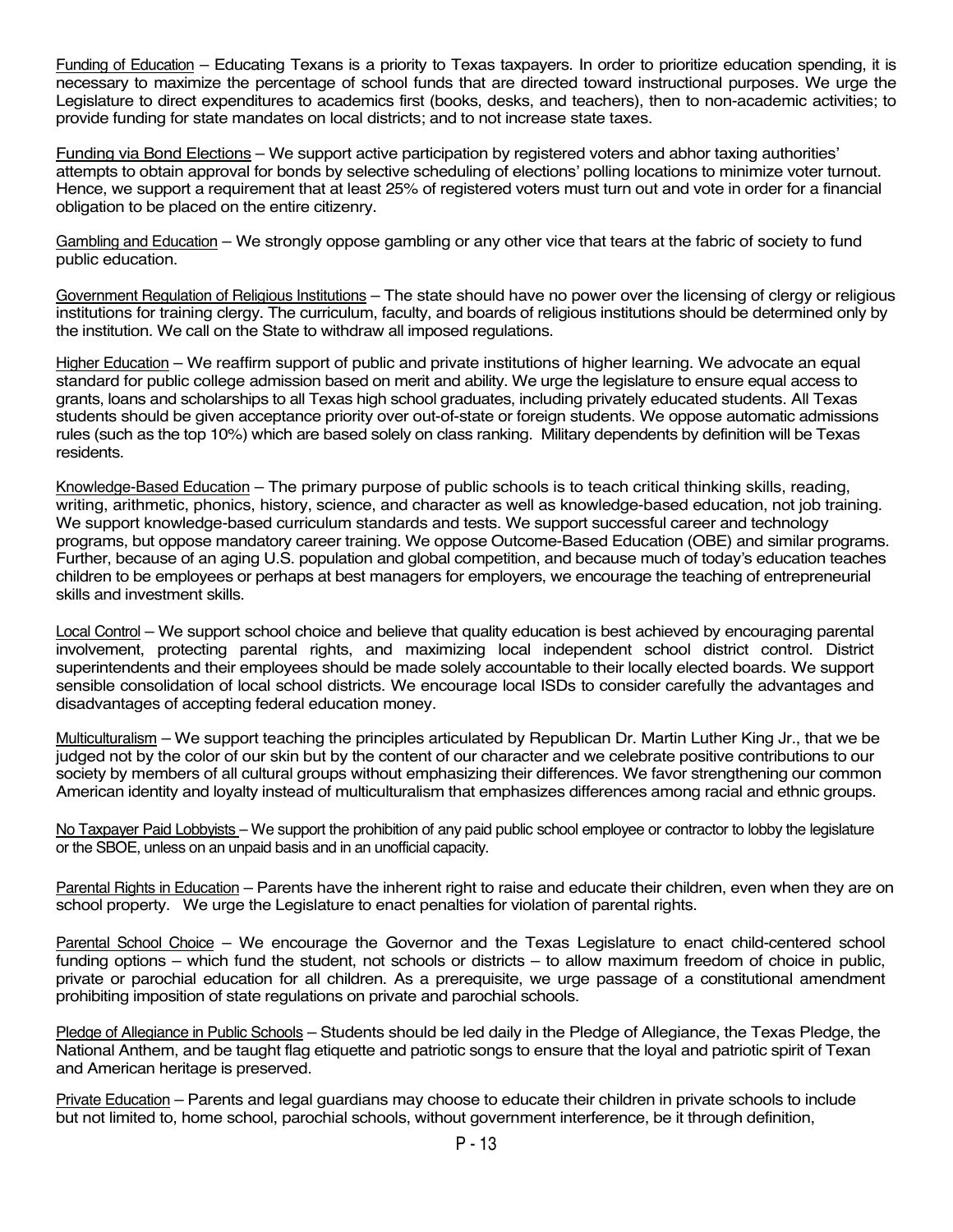regulation, accreditation, licensing, or testing. We encourage competition and cooperation between public and private schools in academic and athletic extracurricular activities.

Private Education - Juvenile Daytime Curfew - We strongly oppose Juvenile Daytime Curfews.

Political Community Organizing in Texas Schools: Neither Texas public schools nor their students should be used by groups (such as ACORN community organizers), as instruments to promote political agendas, but rather to focus on history, reading, writing, mathematics, and science.

Public Higher Education Accountability - We support a system of accountability in Texas Public universities. We support binding audits by the State Comptroller of all public universities and a complete review of the tuition deregulation law for the purpose of validating whether it is accomplishing its stated goal.

Religious Freedom in Public Schools – We urge school administrators and officials to inform Texas school students specifically of their First Amendment rights to pray and engage in religious speech, individually or in groups, on school property without government interference. We support and strongly urge Congress to pass a Religious Freedom Amendment, which provides: "Neither the United States nor any State shall prohibit student–sponsored prayer in public schools, nor compose any official student prayer or compel joining therein." We urge the Legislature to end censorship of discussion of religion in our founding documents, and encourage discussing those documents.

School Surveys and Testing in Areas of Morality and Politics – Public schools should be required to obtain written parental consent for student participation in any test or questionnaire that surveys beliefs, feelings, or opinions in the areas of sexual activity, drug and alcohol use, religion, political persuasion, or other areas of morality. Parental rights, including viewing course materials prior to giving consent, should not be infringed.

School Testing-Release of Standardized Test Questions – The Party calls for Texas Education Agency (TEA) to release to the public questions used on standardized testing no later than the start of the following school year. The current practice of multiple years elapsing before public release is unacceptable.

Sex Education – We recognize parental responsibility and authority regarding sex education. We support policies that mandate parental notification and consent before any sex education program is presented to their child. Parents must be given an opportunity to review the material prior to giving their consent. We oppose any sex education other than abstinence until heterosexual marriage.

Social Promotion – Students should master basic, minimum skills before advancing.

State Board of Education (SBOE) – The (SBOE) should be elected and have authority over the Texas Education Agency, including determination of the Commissioner of Education, curriculum (including textbook content) and textbook adoption. The SBOE maintains constitutional authority over the Permanent School Fund. The TEA offers subject-area teacher certification without additional educational requirements for individuals who hold a baccalaureate in their field or professionals who have equivalent life experience in a field. Texas Education Code 28.008 and 28.009 should be amended to replace the appointed and unaccountable Texas Higher Education Coordinating Board (THECB) responsibilities and authorities with the ELECTED SBOE. We support competitive pricing as part of the textbook selection process by independent school districts and oppose standard maximum pricing schemes. The SBOE must have sole authority over all curricula content and state adoption of educational materials and ancillaries, (regardless of methods of delivery, including but not limited to textbooks, laptops and electronic delivery systems). This process must include public hearings. We urge the Legislature to expand State Board of Education's authority to establish textbook adoption standards. In a rare exception to general conservative principles of smaller costs of government, the SBOE should be minimally staffed and funded by the Legislature out of general revenue. We strongly support recent SBOE actions in areas of science and social studies, the latter of which recognized the contributions of minority patriots in Texas and United States history.

Support for Classroom Teachers – We recognize the need to attract competent teachers; to get teachers involved in educational planning and program development; to minimize reports and paperwork; to support teacher incentives through monetary and recognition rewards; and to empower teachers to remove disruptive students.

Supporting Military Families in Education – Existing truancy laws conflict with troop deployments. Truancy laws should be amended to allow 5 day absence prior to deployments and during R&R (proof must be provided of deployment and R&R) and the students' absence will be coded in the same manner as homebound so long as school assignments are completed and turned in. Military dependents by definition will be Texas residents for education purposes.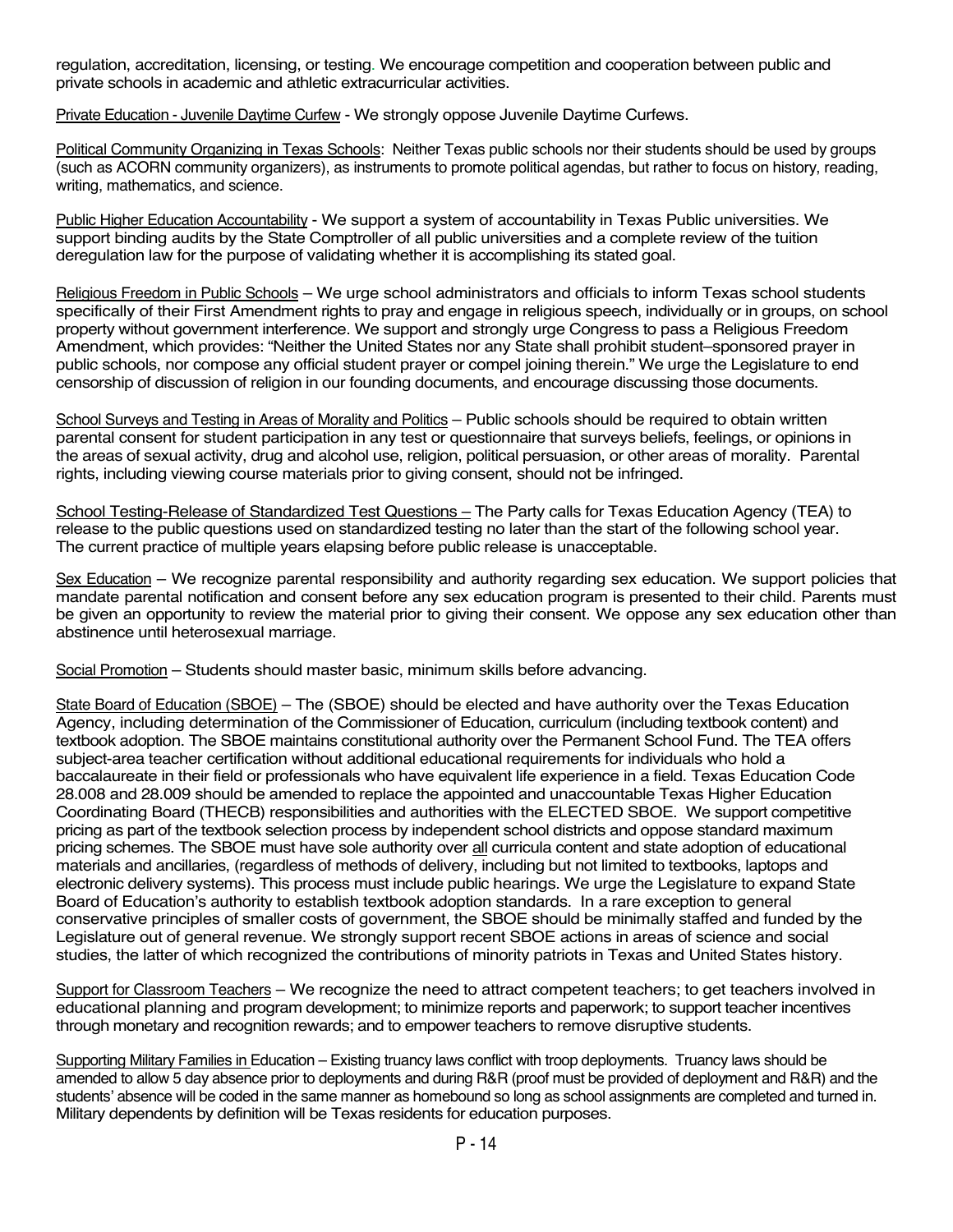Traditional Principles in Education – We support school subjects with emphasis on Judeo-Christian principles (including the Ten Commandments) upon which America was founded and which form the basis of America's legal, political and economic systems. We support curricula that are heavily weighted on original founding documents, including the Declaration of Independence, the US Constitution, and Founders' writings.

Transparency – We support legislation requiring all school districts to post their check registers online or made readily available to the public.

School Health Care – We urge legislators to prohibit reproductive health care services, including counseling, referrals, and distribution of condoms and contraception through public schools. We support the parents' right to choose, without penalty, which medications are administered to their minor children. We oppose medical clinics on school property except higher education and health care for students without parental consent.

School Nutrition – To help instill lifelong healthy eating habits, we support making only foods of nutritional value available in schools during school hours and served in appropriate serving sizes.

Teacher Retirement Funds - We urge the Texas legislature to require school districts to treat teacher retirement benefits and Social Security in a uniform fashion, and ensure vested benefits under the Social Security system are not forfeited if a second career as a teacher is undertaken.

 $U.S.$  Department of Education – Education falls under the 10<sup>th</sup> Amendment to our United States Constitution. Given this, the Department of Education (DOE) and No Child Left Behind (NCLB) have no jurisdiction and must be repealed.

Career and Technology Education (Vocational Education) – We support reinstatement of voluntary career and technology education, including adjusting the 4x4 requirements as needed, without detracting from non-vocational program requirements.

Tenure – We support the removal of the system of tenure in Texas state colleges and universities.

### **PROMOTING INDIVIDUAL FREEDOM AND PERSONAL SAFETY**

Right to Keep and Bear Arms – We urge the Legislature and Congress to repeal all laws that infringe on the right to bear arms, and to reject any monitoring of gun ownership, and all specific taxation or regulation of guns and ammunition. We support a ten-year mandatory minimum sentence, without parole, for felonies committed with firearms. Stiff penalties should be enacted for frivolous lawsuits against legitimate firearm manufacturers. All gun owners are responsible for safely storing and operating firearms. We believe the Legislature should enact legislation preventing employers from prohibiting Concealed Handgun License (CHL) holders from storing their concealed handgun in their vehicle while on a company parking area, and removing civil liability from property owners who do not prevent CHL holders from carrying on their premises. We believe that Federal Firearms License (FFL) holders should be free from harassment, and license revocations and denials against firearm dealers based on violations consisting of largely inconsequential record-keeping errors and encourages the ATF to consider lesser gradation of sanctions for such errors. Firearms and ammunition manufactured and sold in the state of Texas are not covered under the Commerce Clause and therefore are not subject to Federal regulation. We support "open carry" in the State of Texas and we oppose "Gun Free Zones."

State Militia – We support the establishment and maintenance of a volunteer Constitutional State Militia, with assistance from County Sheriffs.

Freedom of Access Act – We urge repeal of the Freedom of Access to Clinic Entrances Law. Those who assault peaceful protesters acting under the Constitution should be vigorously prosecuted. Picketing and literature distribution do not fall under the RICO Act.

Judeo-Christian Nation – As America is a nation under God founded on Judeo-Christian principles, we affirm the constitutional right of all individuals to worship in the religion of their choice.

Safeguarding Our Religious Liberties – We affirm that the public acknowledgement of God is undeniable in our history and is vital to our freedom, prosperity and strength. We pledge our influence toward a return to the original intent of the First Amendment and toward dispelling the myth of separation of church and state. We urge the Legislature to increase the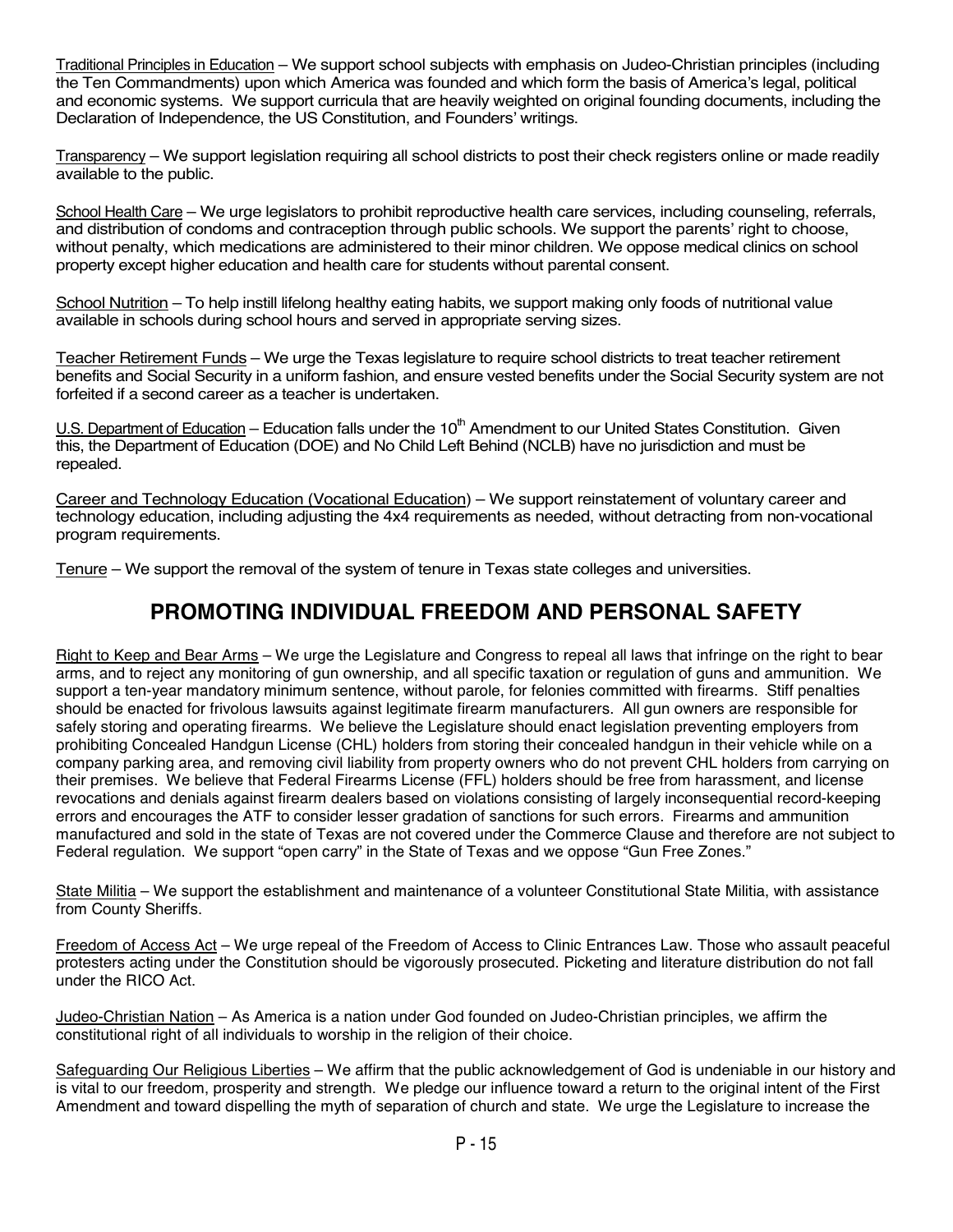ability of faith-based institutions and other organizations to assist the needy and to reduce regulation of such organizations.

Religious Liberties Abroad – We urge Congress to sanction any foreign government that persecutes its citizens for their religion.

Electronic Privacy – We believe all law-abiding citizens should be free from government surveillance of their electronic communications except in cases directly involving national security. Except for non-citizens, we further oppose any national ID program, including the Real ID Act and the use of Radio Frequency Identification Chips (RFID) on humans.

Personal Confidentiality – Necessary dissemination of personal information among government entities must be safeguarded with the threat of criminal penalties. Legislation should provide redress to anyone denied service for refusing to provide such information.

Equality of All Citizens – We deplore all discrimination. We also deplore forced sensitivity training and urge repeal of any mandate requiring it. We urge immediate repeal of the Hate Crimes Law. Until the Hate Crimes Law is totally repealed, we urge the Legislature to immediately remove the education curriculum mandate and the sexual orientation category in said Law.

Boy Scouts of America – We support the Boy Scouts of America and reject any attempt to undermine or fundamentally change the ideals of the organization.

Free Airwaves – We oppose the implementation of the "Fairness Doctrine".

Contractual Freedom – We support the individual right to enter into real estate contracts without Government interference or regulations.

### PROTECTING CITIZENS FROM CRIME

Prison Reform – We believe our prison systems should emphasize protection of society and punishment of offenders, ever mindful of their human rights. The state should assist offenders who desire reform. Prisoners should be required to perform meaningful work. Prisoners should not have

access to private information of any citizen. We support alternative methods of prison administration. We support prohibiting prisoners from initiating frivolous lawsuits. No extraordinary medical care, including organ transplants or body part replacement, should be performed on prisoners at taxpayer expense.

Sentencing Reform – We urge parole boards to administer punishment according to the intent of the sentencing courts. We also call for disclosure to juries of their rights and powers; of prior convictions of the defendant; and of the actual time likely to be served before parole. We believe

punishment should be assessed in proportion to the crime and should be a deterrent. We support imprisonment for life without parole for habitual felons. Convicted criminals should make restitution to their victims. A minimum education level should be established by law for all parolees. No inmate with a history of drug abuse should be eligible for parole before completing treatment.

Crime Shouldn't Pay – No convicted criminal should be allowed to profit from sale of rights to their story for books, movies, etc., while incarcerated, on parole, or on probation.

Capital Punishment – Properly applied capital punishment is legitimate, is an effective deterrent, and should be swift and unencumbered.

Juvenile Justice – Juvenile justice reforms should continue, including private programs, "boot camps," and trying juveniles as adults when appropriate. We condemn incarcerating juveniles and adults in the same facility.

Child Abuse – We recognize the family as a sovereign authority over which the state has no right to intervene, unless a parent or legal guardian has committed criminal abuse. Child abusers should be severely prosecuted. However, we oppose actions of social agencies to classify traditional methods of discipline as child abuse. We support enactment of a homicide-by-abuse statute that provides punishment for abusing a child to death without intent of killing. We support requiring compliance by publicly funded private agencies with laws requiring reporting of instances of any kind of abuse as a condition of receiving such funding.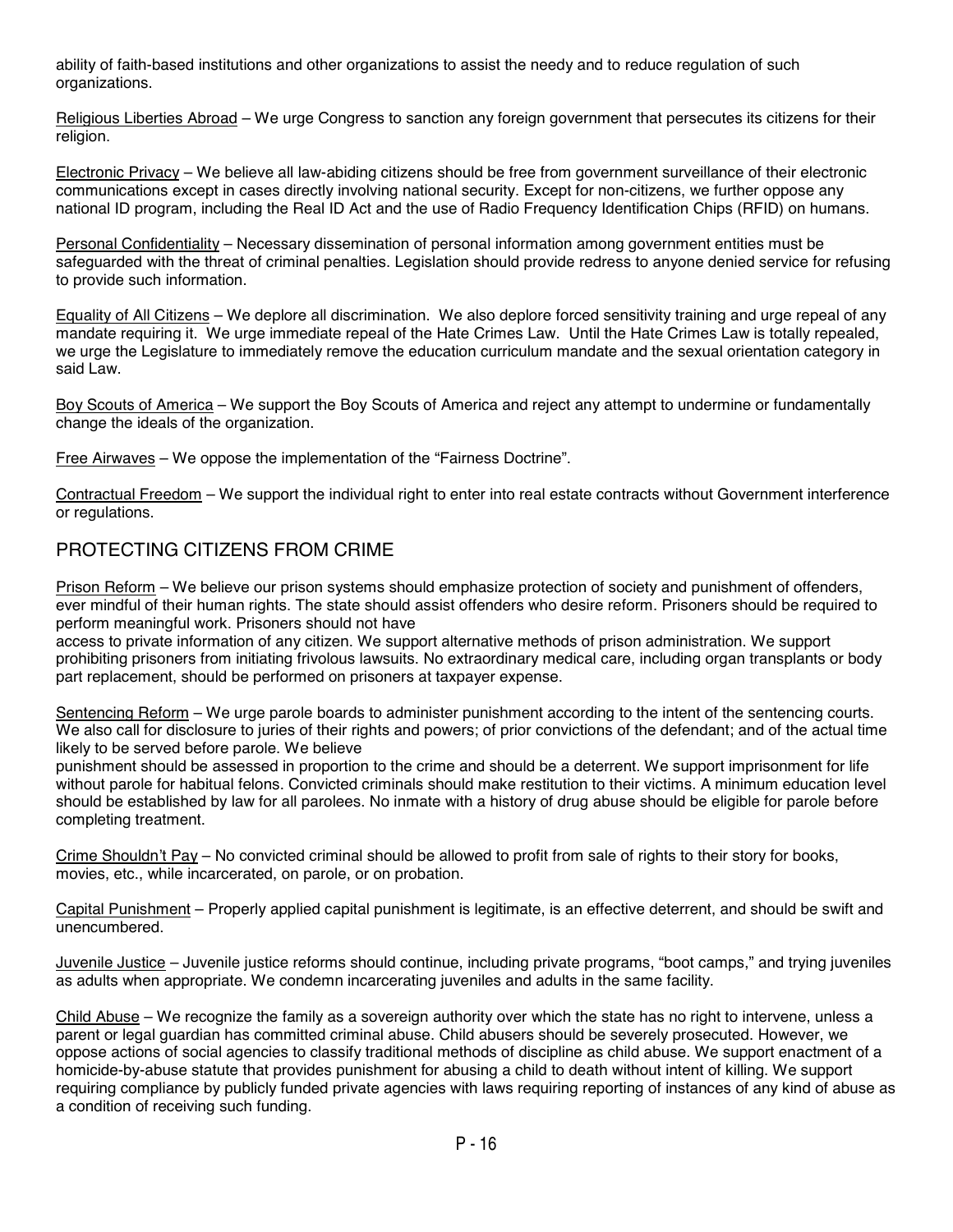Unborn Victims of Violence – We believe a person who injures or kills an unborn child should be subject to criminal and civil litigation, whether the child dies in the womb or is born alive.

Sexual Assault – Punishment options for rape should include death. Adults convicted of sexual molestation of a minor should receive mandatory prison sentences without probation or parole. We support increasing the penalty for failure to report child sexual assault cases, and we urge vigorous prosecution of such failure. We urge the Legislature to eliminate from the child sexual assault law the "affirmative defense" when there is less than 36 months of age difference.

Human Trafficking – We oppose human trafficking in any form.

Addictive Behaviors – We encourage state and federal governments to severely prosecute illegal dealers and manufacturers of addictive substances and pornography. We urge Congress to discourage export of such substances into our country. Faith based rehabilitation programs should be emphasized. We oppose legalization of illegal drugs. We support an effective abstinence-based educational program for children. We oppose any "needle exchange" program. We urge vigorous enforcement of our DUI laws.

Property Search and Seizure Without Due Process – We oppose search and seizure of private property without due process. Neither law enforcement agencies nor their parent organizations should be allowed to benefit from such seizures.

Speed Limits – We support highway speed limits based only on safety standards.

### **STRENGTHENING THE ECONOMY**

### GOVERNMENT SPENDING

Fiscal Responsibility – We urge state and federal legislators to reduce spending. We also support a "cap" on government spending at all levels, with adjustments based only on inflation and population change.

Governmental Accountability – We favor periodic audits of all governmental agencies.

Unfunded Mandates – We oppose all unfunded mandates by the federal and state governments. State mandates without full funding should be included in the government body's annual increased spending limits.

Downsizing the Federal Government – We support abolishing all federal agencies whose activities are not granted in the Constitution, including the Departments of Education and Energy. We support a sunset provision law at the federal level.

Budget and Appropriations – We urge Congress to adopt balanced budgets by cutting spending and not increasing tax rates. We oppose the use of employee and employer Social Security contributions to fund any other government functions. We oppose spending that is used to buy votes. We oppose adding earmarks or using other techniques that bypass approval of spending. We encourage the use of the line-item veto.

Waste and Fraud in Government Contracts – All government contracts should be awarded by competitive bids. We call upon all levels of government to allow the awarding of contracts, requiring performance and payment bonds, be awarded to the lowest bidder.

Congressional Pay and Benefits – Congressional pay raises should not exceed the rate of inflation. Congress shall pass no law affecting average Americans that does not equally apply to themselves and all other Federal employees. We recommend that the Congressional retirement system be abolished.

Faith-Based Charities – We oppose any restrictions by any government agency on taxpayer contributions to churches and faith-based charities.

Repeal of Fee Award Act – We support repeal of the Civil Rights Attorneys' Fee Awards Act, which allows for payment of attorneys' fees to sue the government and to suppress freedom of religion.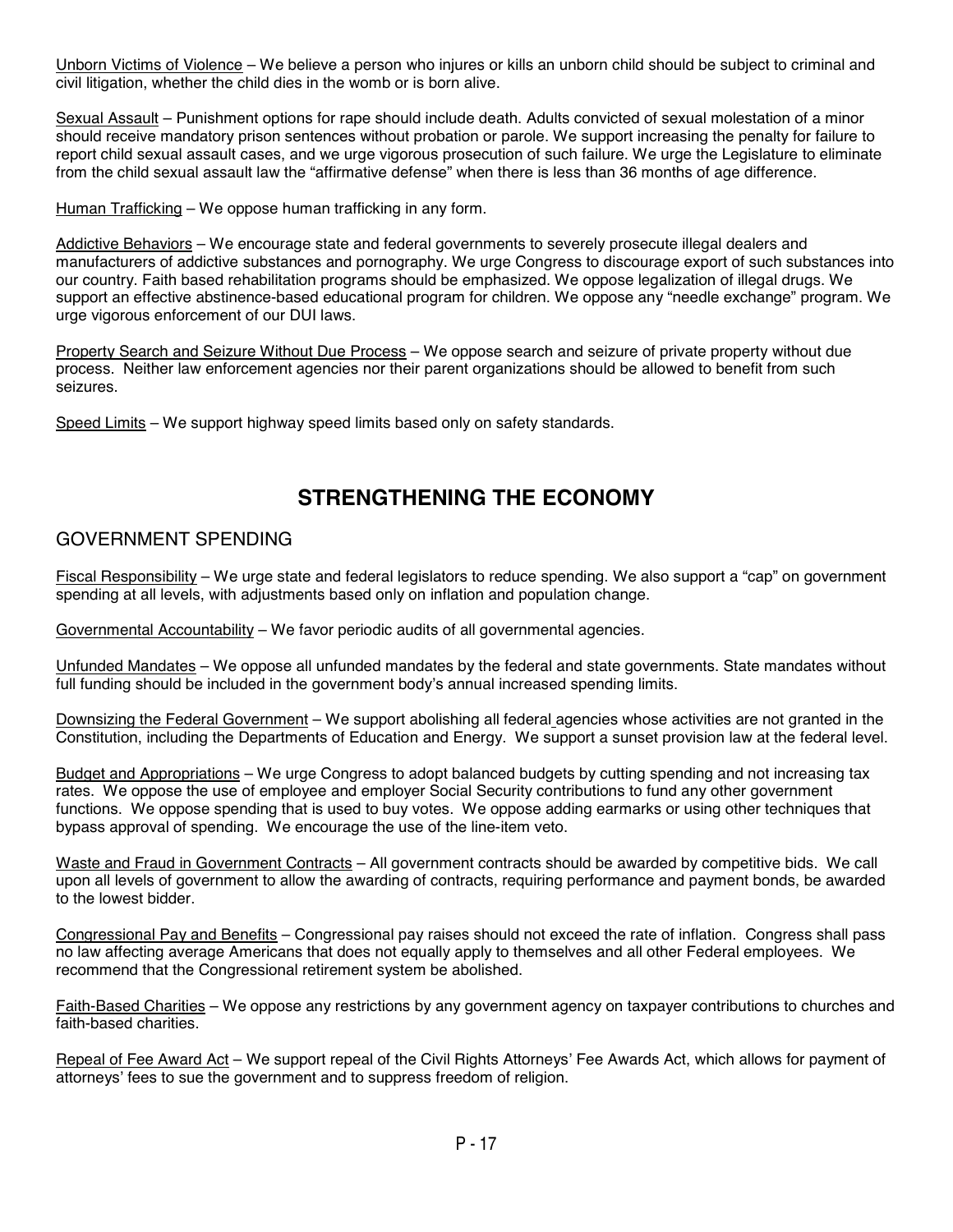Bailouts and Subsidies – We oppose all bailouts of businesses, states, and all other government entities. We encourage government to divest its ownership of all business that should be run in the private sector and allow the free market to prevail.

Government Services – We support privatization of government services when beneficial to the taxpayer.

Sunset Laws – We support the Texas Sunset Law.

Government Lobbying – We oppose paying lobbyists with tax dollars.

Funding Special Interest Organizations – We oppose any government support of special interest organizations, such as ACORN and the ACLU.

### TAX BURDEN

Federal Tax Reform – We recommend a national sales tax (which does not include a Value Added Tax) to replace all other Federal taxes once the I.R.S. is abolished and the Sixteenth Amendment to the U.S. Constitution is repealed. However, until such time that the income tax is abolished, we support deductions for private and home schooling, home mortgages, and sales taxes.

Permanent Tax Cuts – We urge the income tax, capital gains tax, estate tax, and all other tax reductions be made permanent.

State Tax Reform – We urge the Legislature to abolish property taxes for the purpose of funding schools and to shift the tax burden to a consumption-based tax while maintaining or reducing the overall tax burden. We strongly oppose creation of a state income tax or state property tax. We support a constitutional amendment providing a two-thirds super majority of both houses to increase any taxes or fees. Every tax at every level should have separate and clearly visible billing to the taxpayer. The party is opposed to all professional licensing fees and real estate and similar transaction fees or taxes.

Revised Franchise Tax – The Party calls upon the Texas Legislature to repeal the revised franchise tax.

Property Appraisal – Until ad valorem taxes are abolished, we recommend that property valuations be fixed for not less than three years following each revaluation. Appraisal District Boards should be elected. We support capping the annual increase in real property appraisals at 3% and strongly support a reduction in the margin of error in the property value study to 90% in place of the current 95%. We call upon the Texas Legislature to eliminate the property value study.

Exemption of Inventories from Property Taxes – We urge outright repeal of property taxes on inventory

Internet Taxation – We oppose any taxation on use of the Internet.

Transportation Fuel Taxes – We call for all transportation and fuel taxes collected to be used for road construction, improvement and maintenance only. We resolve that tax revenue derived from gasoline taxes should only be used for highway construction, and not be diverted to any other use, including mass transit and bicycle paths.

Tolls on Existing Roads – We support the legitimate construction of toll roads in Texas, but we oppose converting existing state and federal roads to toll roads including right-of-ways without voter approval.

### ENERGY STRATEGY

Energy Strategy – We encourage a comprehensive energy policy that allows more development of domestic energy sources and reduces our need for foreign energy. Energy policy should be cooperative, economically viable, and environmentally safe, but not restricted by overzealous environmental activism. We encourage use of wind, coal-fired plants, solar, and nuclear power. We oppose government restrictions such as windfall profits and severance taxes, and regulations that restrict construction of refineries, power grids and location of gas and oil drilling, or mandating alternative fuel use for vehicles. We oppose any legislation that supports any type of "Cap and Trade" policy, or ceding any energy policy authority to any world agreement. We support the abolition of the Department of Energy. We support an immediate end to the deep water drilling moratorium in the U.S. Gulf of Mexico.

### BUSINESS AND THE ECONOMY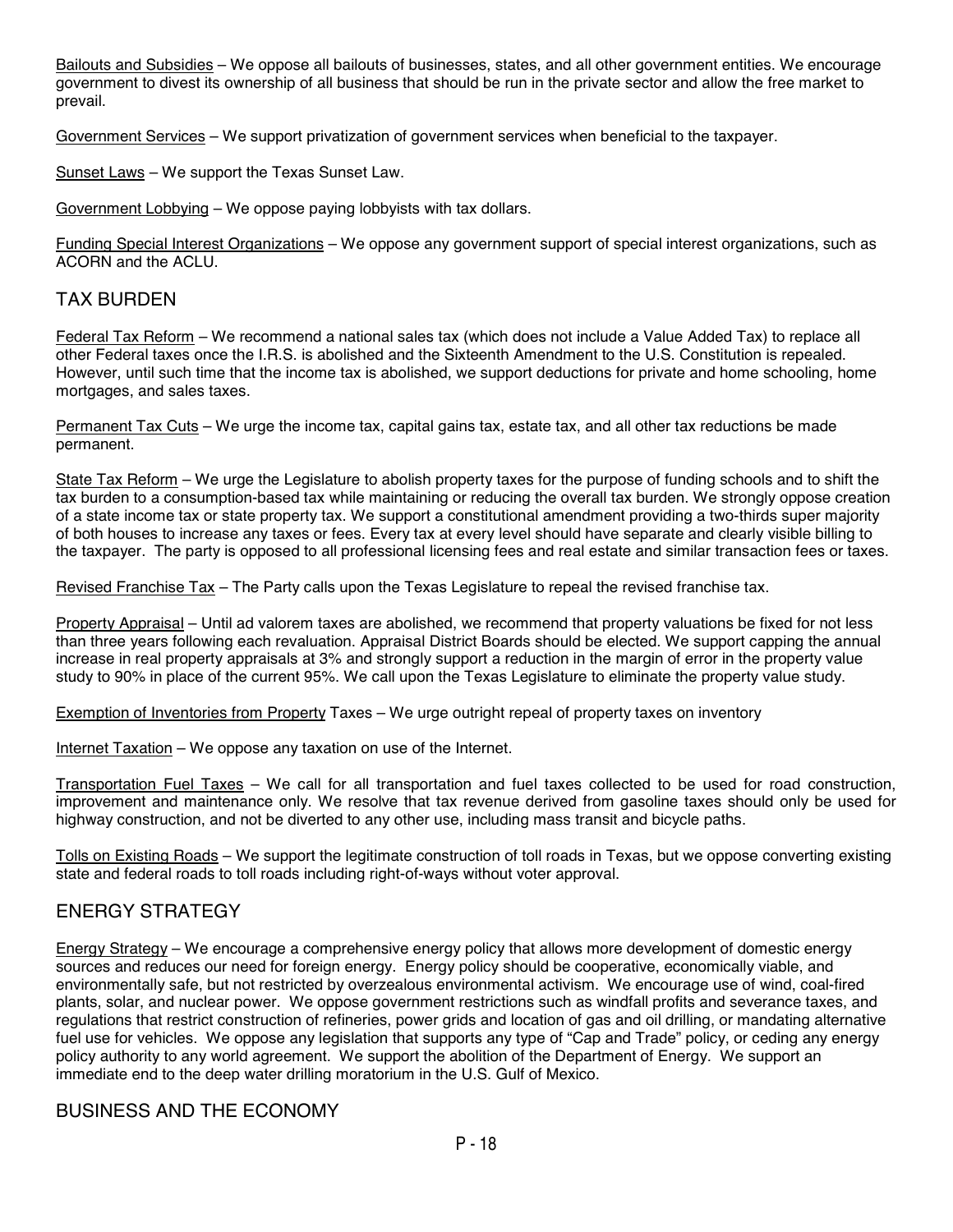Frivolous Lawsuits – We support further reform to discourage frivolous lawsuits. We oppose the abusive use of class action lawsuits.

Right-to-Work – We oppose the Employee Free Choice Act (Card Check) and any action that eliminates the secret ballot. Every worker should have freedom to work in their preferred job without being forced to join or pay dues to any organization. Our Right-to-Work Law has provided this freedom and a good climate for industrial expansion, higher employment, and a stable management-labor relationship. We encourage adoption of a National Right-to-Work Act.

Small Business – We urge the federal and state legislatures to mitigate the impact of regulations on small businesses and to ensure that such businesses are adequately represented in the regulatory process. We support the removal of any unreasonable legal or economic barriers to home-based work.

Workers' Compensation – We urge the Legislature to resist making Workers' Compensation mandatory for all Texas employers.

Minimum Wage – We believe the Minimum Wage Law should be repealed.

Prevailing Wage Law – We urge the federal legislature to repeal the Prevailing Wage Law and the Davis Bacon Act.

Incentives for Retention of Domestic Operations – We support a favorable business climate of low taxes and deregulation to encourage capital investment to ensure retention and creation of jobs in America.

Free Market for Utilities and Insurance – We encourage free market solutions for providing utilities whenever possible. We support that all property insurance rates should be set through free-market forces alone. We support efforts to shrink the Texas Insurance Association to reduce the liabilities it imposes on state taxpayers.

Federal Reserve System – As long as it exists, We, The Republican Party, call upon the United States Congress to act immediately to pass a bill to require a full and complete audit of the Federal Reserve System and, that upon completion of the audit, the results be immediately provided to the United States Congress and to the People of the United States. We believe Congress should repeal the Federal Reserve Act of 1913.

Rural and Volunteer Fire Departments – We urge Congress to overturn the rules of the U. S. Department of Labor restricting volunteerism by paid firefighters and emergency medical technician personnel.

## **U.S. SOVEREIGNTY, LEADERSHIP AND FOREIGN POLICY**

### DOMESTIC

Texas Sovereignty – Our individual freedom and the independent sovereign authority of our State government have been obliterated by Federal statutes enacted by Congress and enforced by the Chief Executive and the Courts. What Congress has destroyed by statute can be restored by statute. Now is the ideal moment to push for new federal laws designed to restore freedom and State sovereignty. We strongly resolve that the Texas Legislature honor Texas' State Sovereignty, as reserved under the 10<sup>th</sup> Amendment, with the understanding that Texas will retain its sovereignty, freedom and independence and every power, jurisdiction and right which is not expressly delegated to the federal government by the U. S. Constitution, and oppose mandates beyond the scope of the Federal authority.

National Sovereignty – We strongly believe that the United States of America must protect and defend its national sovereignty as given in the Constitution to the people and remain free of external control or influence and be governed independently of any foreign power, especially with regard to the formation of the North American Union/Community as proposed by the Council of Foreign Relations (CFR). We call upon the President, Senators and Representatives to defend our national sovereignty in accordance with their oaths of office.

- S.A.V.E. U.S.A. We support seven key steps to secure America.
- S Secure America's border; Northern, Southern, and ports.
- A Abolish Adjustment of Status in the United States.
- V Vigorously enforce immigration laws using federal, state, and local law enforcement agencies.
- E Eliminate government benefits to illegal aliens.
- U Unimpeded deportation process.
- S Stop employment of illegal aliens.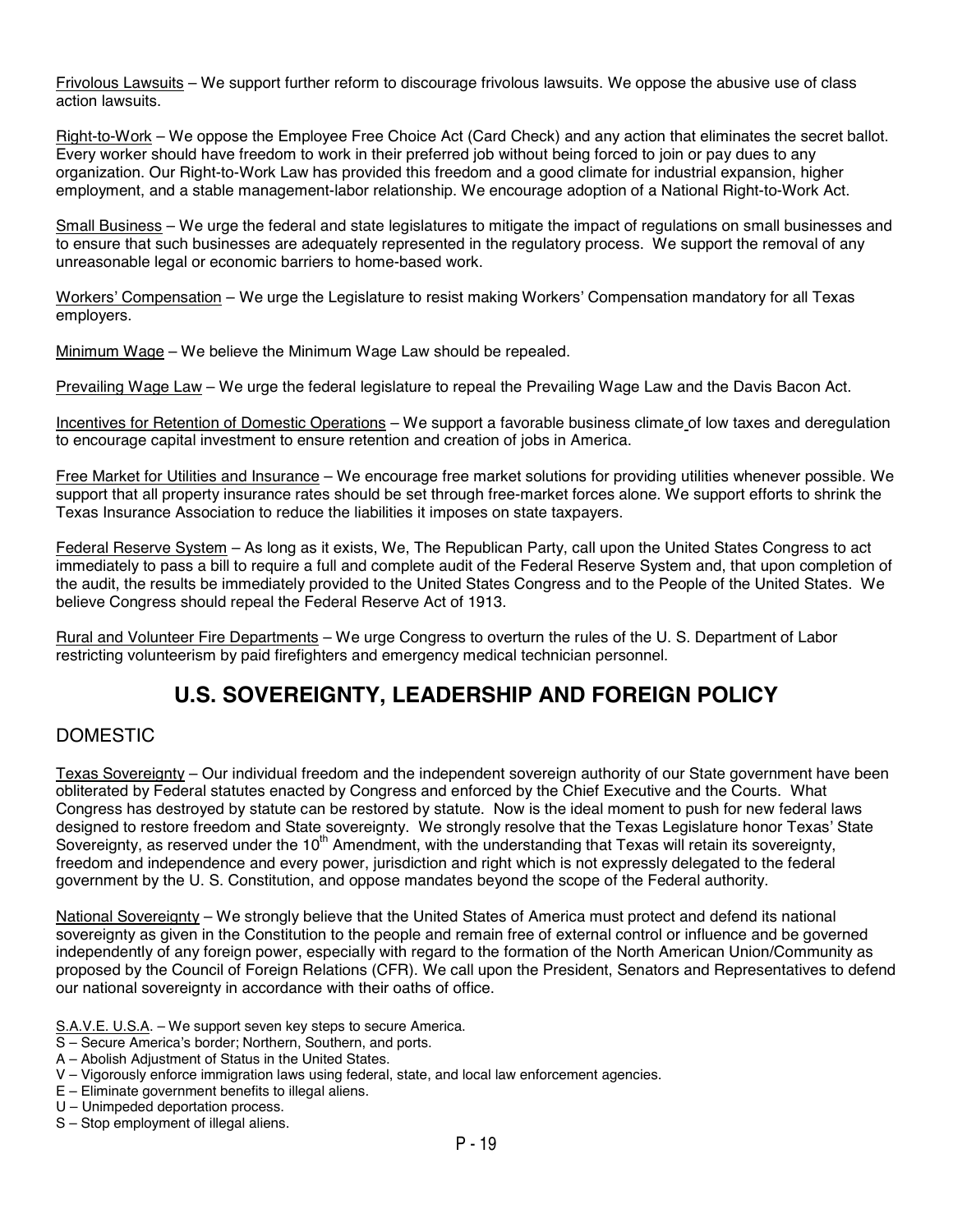A – Amend legal immigration rates to more sustainable levels.

Border Security – "Order on the borders" is basic to solving complex issues of illegal immigration. All means must be deployed immediately to prevent illegal aliens, organized crime and potential terrorists from crossing the border. Secure American borders by any means necessary.

Civil Defense – We support a national and local civil defense system. We strongly believe that Congress should rescind all gun laws infringing upon our constitutional rights.

Federalization or Militarization of Police – We support having only local control over our police forces. We oppose the federalization or militarization of local police forces.

Foreign Military Bases on American Soil – We oppose relinquishing United States supremacy to any foreign powers on our soil. We support prohibition of all foreign or international military bases within the United States.

Foreign Control of US Interests – We oppose sale, transfer, management or ownership of U.S. interests by foreign or international interests. Foreign owned properties and income shall be subject to all U.S. laws.

Homeland Security – We support the strengthening of our national intelligence gathering; enhancing inter-agency coordination of intelligence; providing critical information to local and state agencies; protecting constitutional rights of all citizens; providing adequate protection of high profile targets for terrorists; enhancing airport and port-of-entry security; using random selection and terrorist profiling in searching individuals; provide for armed guards and pilots on commercial aircraft; authorizing the Coast Guard to board and search vessels entering U.S. waters from foreign ports, and providing expert training of airline pilots for protection against terrorist attack.

National Defense – We support funding for a strong national defense; development and funding of ballistic missile and space based weapons systems maintaining our military's effective combat strength sufficient to defend our nation's borders and its strategic interests; avoiding new arms control agreements with any nation not complying with previous agreements; never deploying the military except against invasion or threat to our vital interests, which may include pre-emptive action; and expiration of special emergency war powers unless renewed by Congress in six-month intervals.

Legal Immigration – One nation, one flag, one language, one loyalty;

America is a country of immigrants, we should insist that any immigrant who comes here in good faith becomes an American and assimilates himself/herself to the United States. He/she shall be treated on an exact equality with everyone else. This is predicated upon the fact that the person is in every facet an American, and nothing but an American. There can be no divided allegiance. Anyone who says he is an American, but something else also, isn't American at all. We have room but for one flag, the American Flag. We have room for but one language here and that is the English language. We have room for but one sole loyalty and that is loyalty to the American people. (Teddy Roosevelt, 1907)

Illegal Immigration – Secure the Borders Now.

With growing impatience the American people in overwhelming numbers have asked our Government to secure our borders. They now demand it and we as a party agree with the American people. Illegal aliens have by definition violated U.S. law.

We oppose illegal immigration, amnesty in any form leading to citizenship, or legal status for illegal immigrants. We support an end to the "catch and release" policy; criminal penalties and aggressive enforcement for those who knowingly employ illegal workers; expeditious hearings on deporting non-violent illegal immigrants; amending the U.S. constitution to suspend automatic U.S. citizenship to children born to illegal immigrants; elimination of federal and state funding to cities with "sanctuary" laws; empowering state and local law enforcement agencies with authority and resources to detain illegal immigrants; rejection of non-verifiable foreign-issued cards as valid identification; strict prosecution of any entity involved in phony identification documents; elimination of day labor work centers; elimination of laws requiring hospitals to give non-emergency care to illegal's; elimination of social security benefits or federal and state funding to illegal's for education, housing or business loans; preventing any foreign entity from using our judicial system to enter the United States; document verification prior to issuance of a Texas drivers license; withholding federal highway funds from any state issuing drivers licenses to illegal aliens; and aggressive prosecution of persons smuggling humans across our borders. We support requiring all employers to utilize E-verify system to confirm the legal status of all new hires.

Enforcement of Immigration Law – We support strict and immediate enforcement of all immigration laws.

Birthright Citizenship – We call on the Legislative, Executive and Judicial branches of these United States to clarify Section 1 of the 14<sup>th</sup> amendment to limit citizenship by birth to those born to a citizen of the United States: with no exceptions.

NASA – We support full funding for the Constellation program that will take the U.S. out of low earth orbit and back to the moon. We also support funding for the Aerospace Commission and private sector research and development of space technology.

Support of Our Armed Forces – We encourage all Americans to support the brave and patriotic men and women of our armed forces. They should be paid a wage sufficient to prevent them from ever needing food stamps and that encourages retention. We strongly recommend that all our armed forces remain commanded only by the Commander-in-Chief and his subordinate commanders;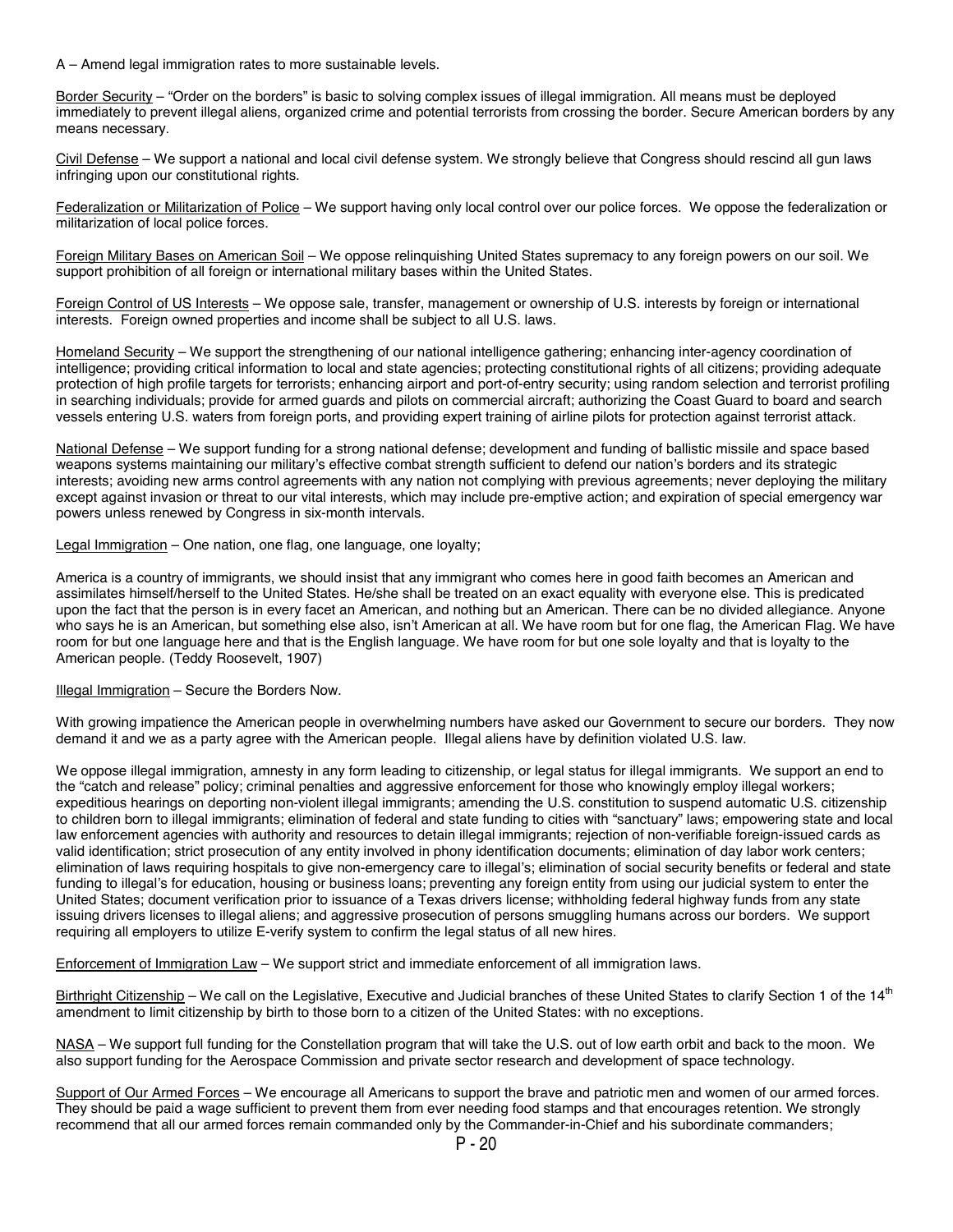upgrading, modernizing and maintaining the equipment, weapons, and vehicles for the safety, efficiency and effectiveness of our armed forces; the continuation of an all volunteer armed forces, the recruitment and advancement of military personnel based on the needs of the military and the qualifications of the person; disqualification of homosexuals from military service; immediate discharge of HIV positive individuals; separation of men and women in basic training; exclusion of women from ground and submarine combat roles; provision of full military honors for burial of veterans; restoration of all veteran benefits without an offset for disability pay; health and disability benefits equal to active military for national guard and reserves; passage of a "new" G.I Bill that fully funds expanded educational scholarship opportunities for honorably separated Veterans; restoration of full lifetime health benefits to retired military and their families; and assurance that military and civilian voters displaced by their service be afforded full opportunity for their votes to be counted; and the expeditious construction of a Veterans Museum in Texas. We oppose the repeal of the "Don't ask, don't tell" policy.

Security and Prosperity Partnership (SPP) and the North American Union – We strongly oppose and call on Federal and State officials to place high priority on the withdrawal of the United States from the Security and Prosperity Partnership and the formation of the North American Union.

Transportation Corridors – We oppose the construction of transportation projects which surrender control or ownership to foreign interests. We oppose the use of eminent domain for construction of a "trans Texas corridor" or similar project which would create a federal corridor through Texas.

### INTERNATIONAL RELATIONS

Foreign Policy – We support the spread of a representative form of government and free market enterprise. We also support and encourage private humanitarian aid to developing countries. We support continued favorable treatment of proven allies, and censure of adversarial entities that seek destruction of other countries or harbor terrorists. We oppose any treaty which shall permit a foreign entity to control our citizenry. We oppose U.S. aid to any foreign entity that consistently votes against our interests or is openly hostile to our nation.

MIA's and POW's – We support our government in continuing to seek and act upon all information concerning our military personnel and other citizens carried as Missing in Action or Prisoners of War.

China – We support the removal of Permanent Normal Trade Relations status for Communist China until it ceases its support of Communist North Korea; significantly improves its policies on human rights (including abolition of their forced "one child" policy); ceases persecution of Christians; ceases aggressive behavior toward all neighbors; ceases transferring nuclear, biological, and chemical technology to Iran, Pakistan and North Korea and restores Tibetan sovereignty.

The Korean Peninsula – We support continued military, economic and political alliance with South Korea until a permanent peace is established on the Korean Peninsula. We support a strong American response to North Korean military aggression against South Korea, Japan or any other nation. We support continued sanctions against North Korea and all efforts to secure a democratic system of government in North Korea.

Cuba – We support the continuation of the embargo against Cuba until democracy is restored. We call for the release of all political prisoners currently being held by the Castro regime. We support political asylum for all refugees fleeing political oppression in Cuba.

Taiwan – We support full diplomatic recognition of Taiwan, who has been a long-time ally of the United States, as well as, an independent and sovereign nation. We call upon the President to support the people of Taiwan.

War on Terror - We support a strong policy on confronting radical Islamist terrorists in Iraq, Afghanistan and other countries around the world. We believe our military forces deployed in Iraq and Afghanistan, in particular, should not be prematurely withdrawn from the conflicts until victory has been secured and both countries are able to sustain peace with limited assistance from the United States. There should be no "time-table" applied to the withdrawal of our forces. We also support keeping Guantanamo Detention Center for terrorist detainees. We oppose any plan to close Guantanamo and to bring detainees into the U.S. for Court trials. We urge our elected officials in the Congress of the United States to vigorously pursue any and all actions necessary to halt and deny the bestowal of Constitutional Rights to any enemy combatants.

Israel – We believe that the United States and Israel share a special long-standing relationship based on shared values, a mutual commitment to a republican form of government, and a strategic alliance that benefits both nations. Our foreign policy with Israel should reflect the special nature of this relationship through continued military and economic assistance and recognition that Jerusalem is the capital of Israel and should remain an undivided city accessible to people of all faiths. We believe that the US Embassy should be located in Jerusalem. In our diplomatic dealings with Israel, we encourage the continuation of peace talks between Israel and the Palestinians, but oppose pressuring Israel to make concessions it believes would jeopardize its security, including the trading of land for the recognition of its right to exist. We call on the U.S. to cease strong arming Israel through prior agreements with the understanding of delivering equipment to them to defend themselves in exchange for future diplomatic concessions, such as giving up land to the Palestinians on the West Bank. We support the continuation of non-recognition of terrorist nations and organizations. Our policy is based on God's biblical promise to bless those who bless Israel and curse those who curse Israel and we further invite other nations and organizations to enjoy the benefits of that promise.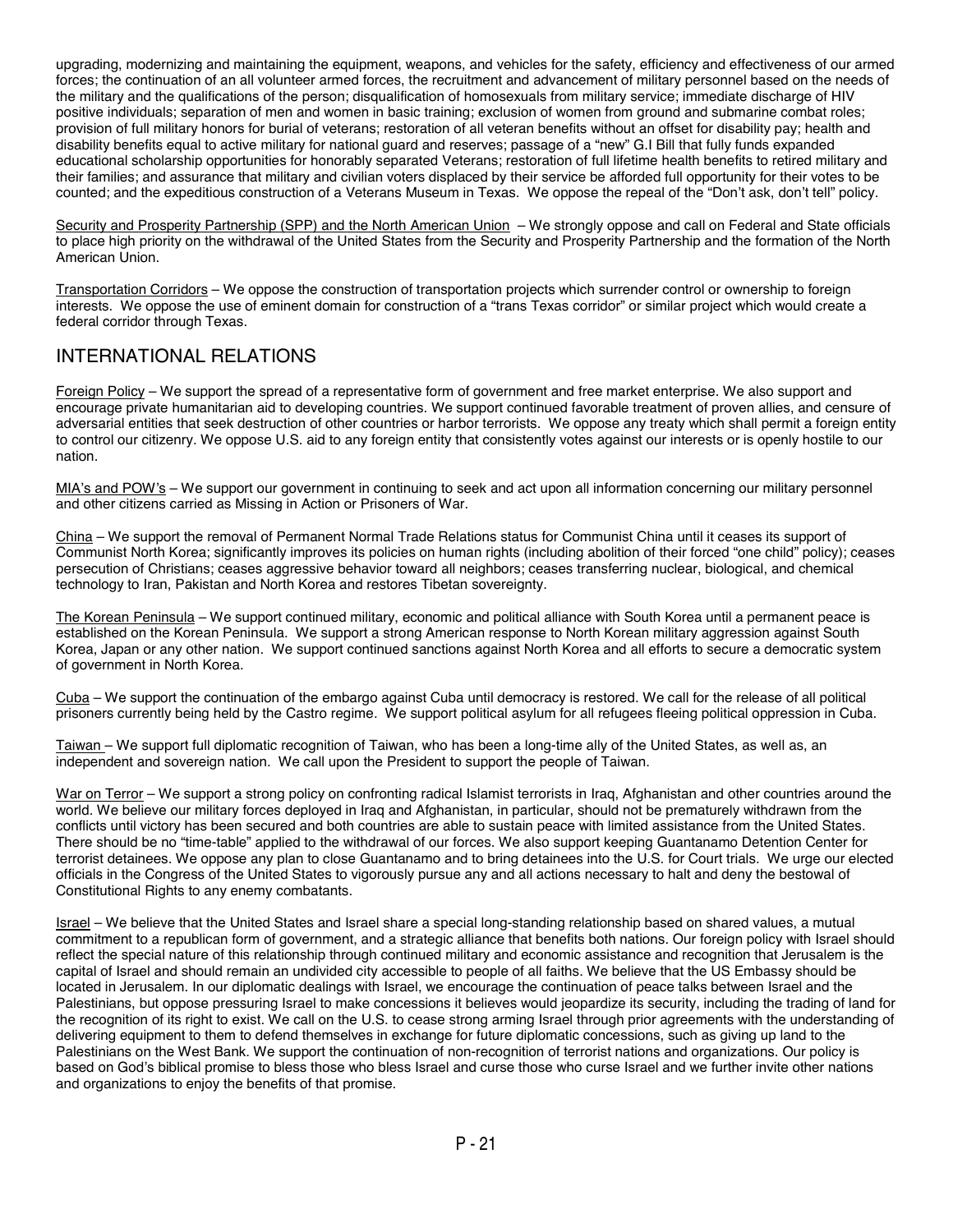Hamas – We should not reward terrorism by allowing a Palestinian state carved out of historical Israel. Palestinians shall not receive American aid as long as Hamas is their elected government. We should withdraw all financial support to Hamas and other elected terrorists.

Iraq - There should be no timetable for pulling out of Iraq or Afghanistan. We support the democratically elected government in Iraq in order to avoid tyranny and provide stabilization of the Middle East. We support continued economic and security assistance to Iraq. (We flipped the sentences around)

Iran – We demand the President do all that is necessary to prevent Iran from developing and proliferating nuclear weapons. We support strong sanctions against Iran, because it continues to be a state sponsor of terrorism, continues to violate the fundamental human rights of its own people and continues to aid the Taliban in Afghanistan. We support the Iranian people in their struggle to bring a democratic form of government to Iran. (We flipped the sentences around)

Afghanistan – We support our continued military operations to prevent the resurgence of Taliban forces. We admonish Afghanistan to uphold fundamental human rights of its own people, including freedom of religion. We support the elimination of the Afghan Poppy trade.

Pakistan – We support the stabilization of the Pakistani government as a strategic ally in the war on terror.

Kashmir – We acknowledge that India and Pakistan seek a strong friendship with the United States and encourage both nations to resolve the Kashmir dispute for the Kashmiri people.

Mexico – We support policies, which strengthen Mexican democratic institutions, including continued legal reform to address the issue of corruption. We support an aggressive U.S.-Mexican military and law enforcement cooperation to address the war against the drug cartels, as was successful in Colombia.

South America – We support the adoption of the Colombian Free Trade Agreement and closer political relations with Colombia who has emerged from decades of war with the drug cartels and FARC with an open democratic government and free market economy. We support efforts to strengthen democratic institutions in the region and resist the authoritarian socialist regimes of Venezuela and Bolivia.

Sudan – We urge censure of the Sudanese government for supporting atrocities against ethnic minorities in Darfur.

One World Government Organizations – We oppose a one-world government in direct opposition to our basic principles and eroding our sovereignty. We oppose the implementation of one world currency.

International Monetary Fund – We demand Congress stop funding the IMF and any other international financing agencies.

International Trade – We favor fair international trade. We oppose taxation and regulation of American industry that makes American products uncompetitive. We oppose free trade expansion at the expense of national security and sovereignty. We call for withdrawal from agreements that compromise our sovereignty and security. We urge sanctions against nations that disrupt free trade, bar or excessively tax American products, violate human rights, or engage in technological espionage. We urge repeal of international trade agreements that do not promote free trade, withdrawal from the World Trade Organization, and cessation of negotiations of the Free Trade Area of the Americas. All foreign trucks and drivers operating on American roads must meet American safety standards. We urge Congress to require all imported products and by-products to conform to all U.S. standards.

We support protecting our inventors, enforcing our intellectual property laws, and strengthening penalties for patent law violations by foreign entities. (Moved Import Restrictions and American Patent Rights into International Trade).

United Nations – We believe it is in the best interest of the citizens of the United States that we immediately rescind our membership in, as well as all financial and military contributions to, the United Nations.

We will:

1. support legislation similar to "The American Sovereignty Preservation Act", which would remove the United States entirely from the control of the UN;

2. demand that Congress ratify no more, and rescind any existing treaties that compromise the United States Constitution;

3. support immediate recall of our military forces from UN initiated engagements, and restore them to their traditional mission of defending the liberty and freedom of the people of the United States of America;

4. support an amendment to the United States Constitution stating, "a treaty that conflicts with any provisions of the Constitution shall not be of any force or effect";

5. urge our Texas Senators to unalterably oppose any agreement or treaty that seeks to establish an International Criminal Court (ICC), make the United States a participatory party to such a court; recognize the jurisdiction of such a court within the United States or upon any native-born or naturalized citizen of the United States; and

#### We oppose:

- 1. UN control of any United States land or natural resources;
- 2. the use of Presidential Executive Orders to implement UN treaties, thereby circumventing our elected Congress;
- 3. any attempt by the federal government, or the UN, to directly or indirectly tax United States citizens for UN support;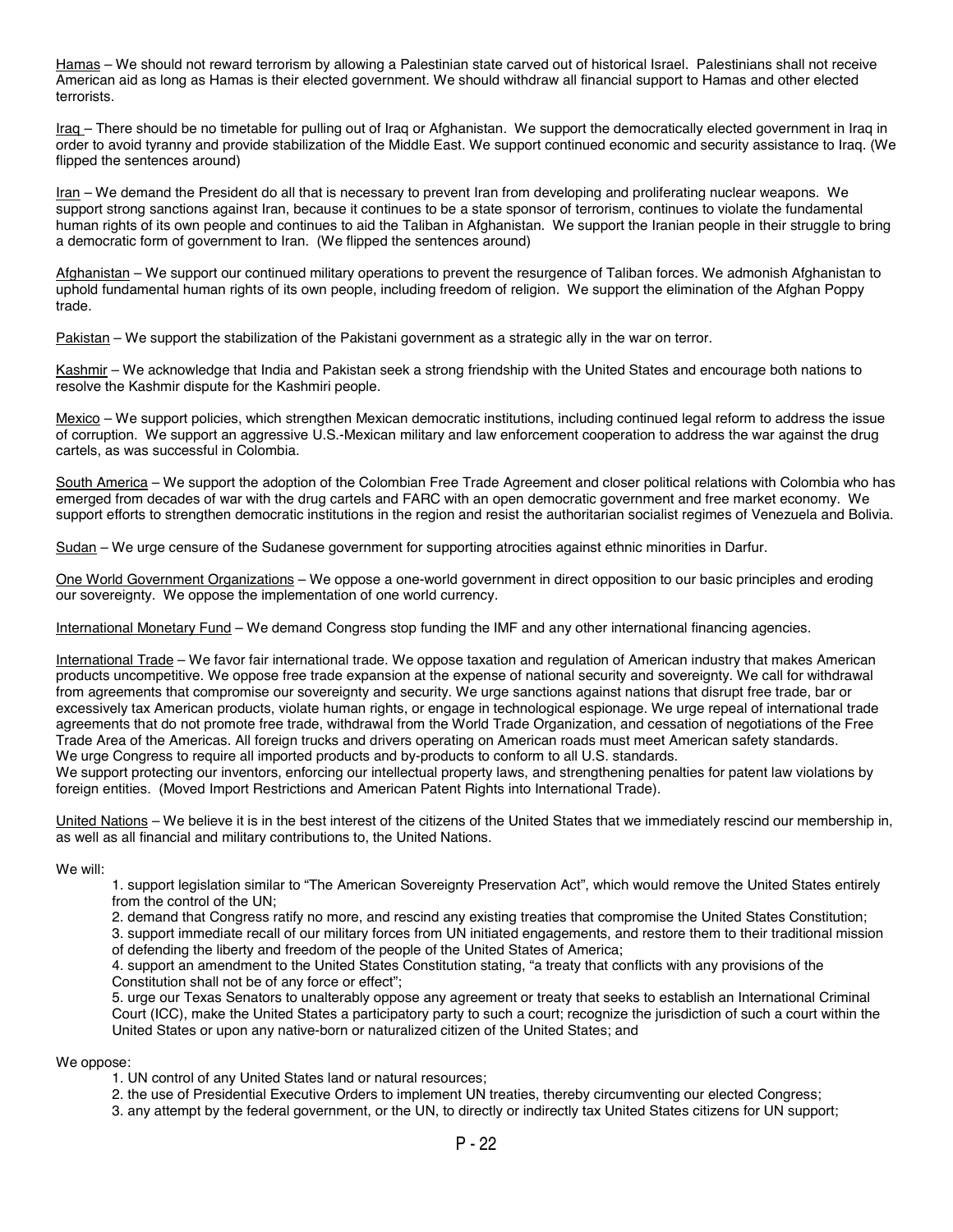4. a UN resolution that would force the United States to adopt gun control measures by treaty;

5. the placement of the UN flag and emblem on public property or in government facilities;

6. payment of any debt allegedly owed to the UN;

7. Any attempt to grant veto power over the sovereignty of the United States to set national defense priorities, wage effective war, and negotiate peace in terms favorable to our vital interests; and

8. Ratification of the Law of the Sea Treaty (LOST).

We urge Congress to evict the United Nations from the United States and eliminate any further participation.

# **LEGISLATIVE PRIORITIES**

The SREC, Chairmen of Republican Party and Chair of most recent Platform Committee shall report the voting record of each state and federal elected official relative to these Legislative Priorities. The chair of the most recent Platform Committee shall present a draft of the report to the SREC no later than 180 days prior to each primary election. The SREC shall publish such report no less than 120 days prior to each primary election.

- We urge the Texas legislature in its next biennial session to enact legislation requiring a sonogram be performed and offered as part of the consent process to each mother seeking an elective abortion.
- Enact legislation to require Voter ID.
- Expand the Public Education Grant (PEG) program. The PEG program should be replaced with a comprehensive, public-school choice program for which all students in Texas are eligible, regardless of the academic performance of their current school.
- Create a school-choice voucher program for all students who have special educational needs and are exempt from the Texas Assessment of Knowledge and Skills (TAKS) test under Education Code Sections 39.027(a)(1)&(2) and 39.027(b).
- Clearly define the role of the state and the roles and responsibilities of the state and school districts in the public education system.
- We support having 80% of school district payroll expenses of professional staff of a school district be full-time classroom teachers.
- Exempt high-performing school districts from certain state mandates to reward the state's bestperforming schools and serve as an incentive for performance improvement.
- Create flexibility for school districts under the class size limit mandate.
- Uphold the Constitutional and statutory roles of the State Board of Education.
- Protect the authority of the State Board of Education to manage the Permanent School Fund and control textbook content; expand the cap on charter schools and
- Strengthen and adequately fund the State Board of Education.
- Enact legislation to educate our children in accordance with our conservative ideals by removing our schools from federal control and restoring them to local control.
- Construct prisons rather than reduce sentences.
- Require the Texas Department of Criminal Justice to register sex offenders when they leave custody.
- At minimum, maintain current penalties for drug related crimes.
- Reject needle exchanges.
- Repeal the Marijuana Ticket Law. House Bill 2391 (80R) allows police officers to issue citations for certain misdemeanors, including possession of up to four ounces of marijuana.
- Amend the Health and Safety Code to include synthetic marijuana as a controlled substance.
- Truth in Sentencing fully inform juries as to the actual length of the sentence.
- Judicial Sentencing empower our judges to assign punishment in felony cases.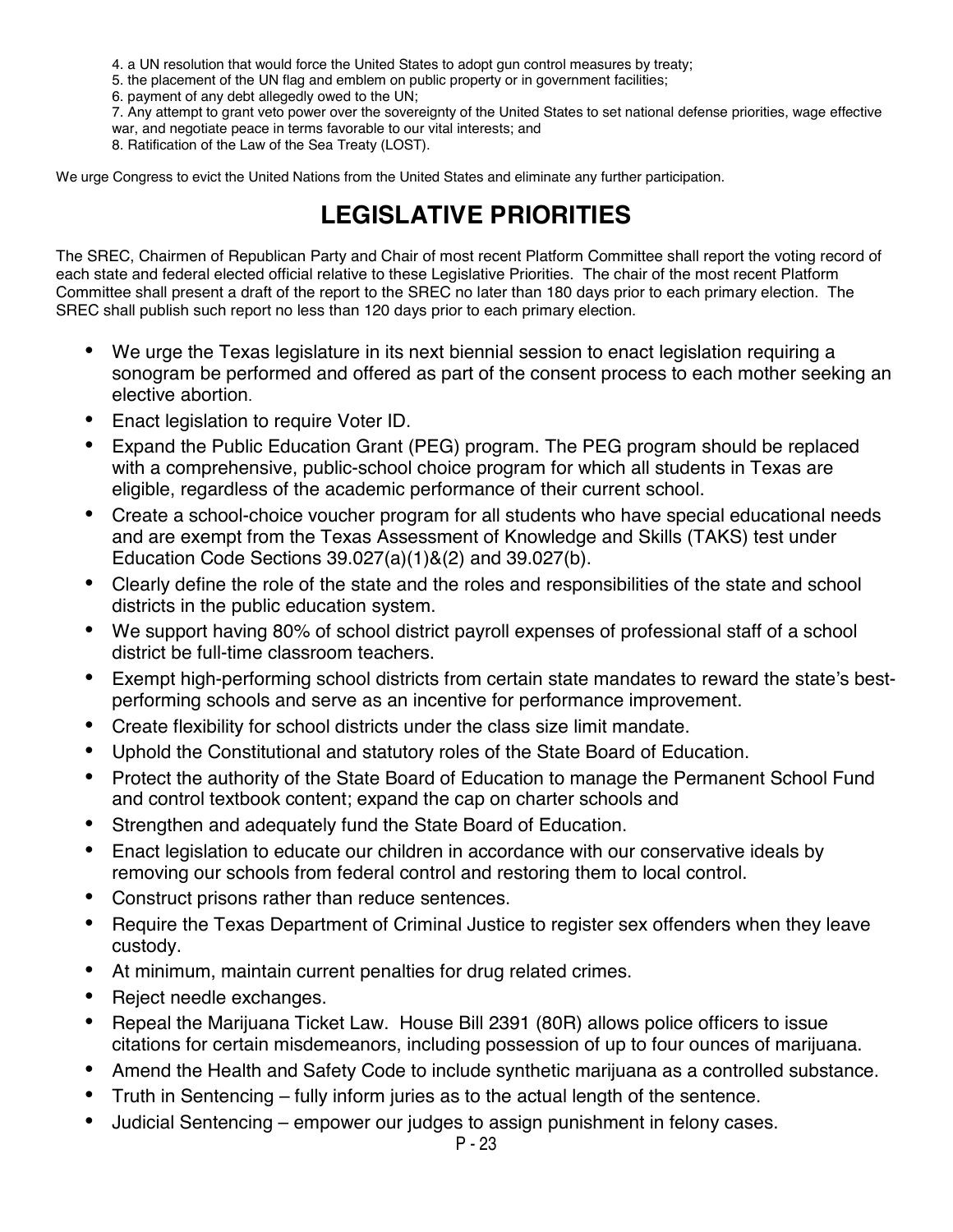- We urge the legislature to expand the protection for private property ownership in Texas to include the exclusive right to buy, sell or use any asset as the owner deems necessary.
- Law enforcement should make Child and Sex Abuse and Methamphetamine Drug Manufacturing their top priority. Stricter sentencing for Methamphetamine traffickers is needed.
- Oppose any effort to expand gambling.
- Amend the Texas Constitution with a tighter, more meaningful spending limitation based on population growth and annual inflation.
- Ensure that exemptions to Temporary Assistance for Needy Families (TANF) work requirements are appropriate so that the state is able to meet federal welfare-to-work targets.
- Expand retail electric competition to the areas of the state that are currently exempted.
- Create a free market for water to help meet future demand.
- Use the relatively light-handed regulation of the oil and gas industry as a model for the state's water market.
- Evaluate the performance of Texas' public sector employees and expand the role of the private sector in delivering government services.
- Eliminate longevity pay for state employees.
- Limit the state's licensing and regulatory role to one that seeks to protect public health; reduce the extent to which the state unnecessarily regulates the private sector economy when public health is not at risk.
- Support the continued transition to a competitive insurance market by retaining and strengthening reforms enacted since 2003. Property and casualty insurers need only be regulated for solvency, market practice, and fraud.
- Make the \$1 million Gross Margins Tax revenue exemption permanent; constitutionally dedicate revenue from the Gross Margins Tax to the Property Tax Relief Fund.
- Use surplus revenue and other available general revenue to buy-down state debt.
- Reduce the high levels of local debt by implementing a turnout requirement for bond elections and adding local government entities to the constitutional debt ceiling.
- Use dedicated funds for their intended purpose or return them to taxpayers.
- Surplus revenues should be constitutionally dedicated to reducing the Maintenance & Operations (M&O) portion of the school district property tax.
- Reject raising or indexing the gas tax.
- End diversions from the State Highway Fund.
- Secure the integrity of elections by verifying the citizenship of those registering to vote, requiring a photo ID to vote, and removing non-qualified voters from voter registration lists.
- Provide the necessary funding and resources so that law enforcement personnel in border areas can combat illegal immigration and its negative effects on local communities.
- Create a state offense (Class A misdemeanor) for an illegal alien to intentionally or knowingly be within the State of Texas, and require local law enforcement to verify residency status upon arrest for another crime.
- Codify 37 Texas Administrative Code §15.171 so that state law requires driver's licenses to reflect the immigration status of the holder.
- Provide that consular identification documents issued by foreign governments are not acceptable as proof of identification.
- Require proof of U.S. citizenship or legal residency from those applying to receive taxpayer funded public benefits.